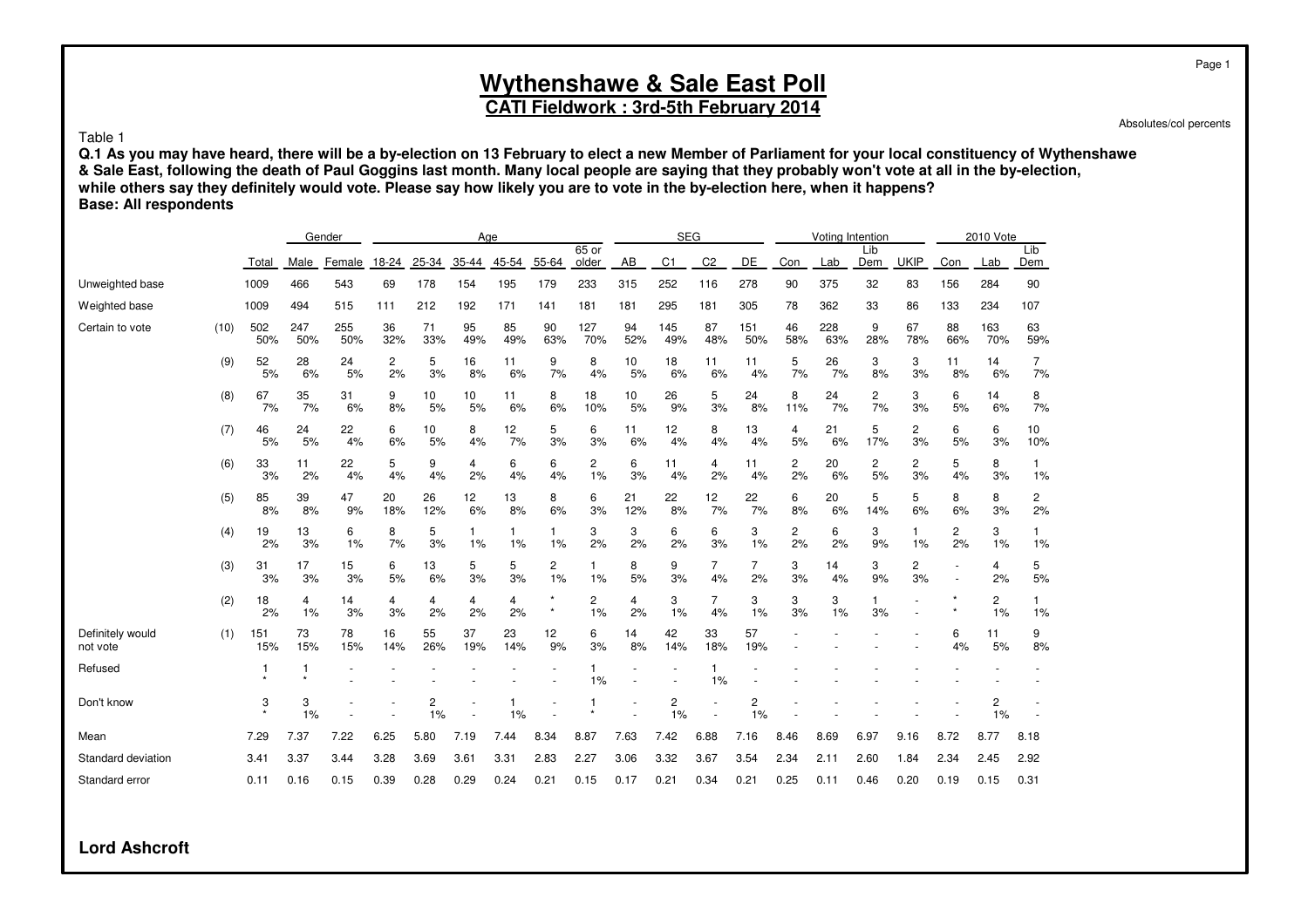#### **Wythenshawe & Sale East Poll CATI Fieldwork : 3rd-5th February 2014**

Absolutes/col percents

#### Table 2 **Q.2 Which party's candidate do you expect to vote for in the by election? Base: All respondents**

|                                                                                |              |            | Gender     |                    |                      | Age       |           |           |                |           | <b>SEG</b>     |                |            |            | Voting Intention |            |             |           | 2010 Vote  |            |
|--------------------------------------------------------------------------------|--------------|------------|------------|--------------------|----------------------|-----------|-----------|-----------|----------------|-----------|----------------|----------------|------------|------------|------------------|------------|-------------|-----------|------------|------------|
|                                                                                | Total        | Male       | Female     | 18-24              | 25-34                | 35-44     | 45-54     | 55-64     | 65 or<br>older | AB        | C <sub>1</sub> | C <sub>2</sub> | <b>DE</b>  | Con        | Lab              | Lib<br>Dem | <b>UKIP</b> | Con       | Lab        | Lib<br>Dem |
| Unweighted base                                                                | 1009         | 466        | 543        | 69                 | 178                  | 154       | 195       | 179       | 233            | 315       | 252            | 116            | 278        | 90         | 375              | 32         | 83          | 156       | 284        | 90         |
| Weighted base                                                                  | 1009         | 494        | 515        | 111                | 212                  | 192       | 171       | 141       | 181            | 181       | 295            | 181            | 305        | 78         | 362              | 33         | 86          | 133       | 234        | 107        |
| Daniel Critchlow, the<br><b>Conservative Party</b><br>candidate                | 78<br>8%     | 29<br>6%   | 49<br>9%   | 9<br>8%            | 17<br>8%             | 12<br>6%  | 9<br>5%   | 11<br>8%  | 20<br>11%      | 20<br>11% | 33<br>11%      | 12<br>7%       | 12<br>4%   | 78<br>100% |                  |            |             | 58<br>44% | $\star$    | 4<br>4%    |
| Michael Kane, the<br>Labour Party candidate                                    | 362<br>36%   | 162<br>33% | 199<br>39% | 50<br>45%          | 58<br>27%            | 71<br>37% | 50<br>29% | 66<br>47% | 68<br>37%      | 65<br>36% | 93<br>31%      | 60<br>33%      | 127<br>42% |            | 362<br>100%      |            |             | 16<br>12% | 169<br>72% | 40<br>37%  |
| Mary Di Mauro, the<br>Liberal Democrat<br>candidate                            | 33<br>3%     | 16<br>3%   | 17<br>3%   | 2<br>1%            | $\overline{7}$<br>3% | 10<br>5%  | 9<br>5%   | 2<br>1%   | 3<br>2%        | 11<br>6%  | 13<br>5%       | $\sim$         | 9<br>3%    |            |                  | 33<br>100% |             | 3<br>2%   | $\star$    | 17<br>16%  |
| John Bickley, the UK<br>Independence Party<br>(UKIP) candidate                 | 86<br>8%     | 52<br>10%  | 34<br>7%   | 6<br>5%            | 19<br>9%             | 10<br>5%  | 21<br>12% | 14<br>10% | 17<br>9%       | 9<br>5%   | 25<br>8%       | 25<br>14%      | 24<br>8%   |            |                  |            | 86<br>100%  | 16<br>12% | 16<br>7%   | 9<br>8%    |
| Captain Chaplington-<br>Smythe, the Monster<br>Raving Loony Party<br>candidate | 4<br>$\star$ | $\star$    | 3<br>1%    |                    | 1%                   |           | 2<br>1%   |           |                |           | 3<br>1%        |                |            |            |                  |            |             | 1%        |            |            |
| Eddy O'Sullivan, the<br><b>British National Party</b><br>(BNP) candidate       | 8<br>1%      | 3<br>1%    | 4<br>1%    | 3<br>3%            | 3<br>1%              |           | 2<br>1%   |           |                |           |                |                | 1%         |            |                  |            |             |           |            |            |
| Nigel Woodcock, the<br>Green Party candidate                                   | 17<br>2%     | 13<br>3%   | 4<br>1%    | 2<br>2%            | 6<br>3%              | 4<br>2%   | 3<br>2%   |           | 2<br>1%        | 3<br>2%   | 4<br>1%        | 5<br>3%        | 5<br>2%    |            |                  |            |             | 5%        | 2<br>1%    | 1%         |
| Would not vote                                                                 | 151<br>15%   | 73<br>15%  | 78<br>15%  | 16<br>14%          | 55<br>26%            | 37<br>19% | 23<br>14% | 12<br>9%  | 6<br>3%        | 14<br>8%  | 42<br>14%      | 33<br>18%      | 57<br>19%  |            |                  |            |             | 6<br>4%   | 11<br>5%   | 9<br>8%    |
| Refused                                                                        | 97<br>10%    | 58<br>12%  | 39<br>8%   | $\mathbf{1}$<br>1% | $\overline{7}$<br>3% | 12<br>6%  | 19<br>11% | 19<br>14% | 39<br>22%      | 16<br>9%  | 28<br>9%       | 14<br>8%       | 33<br>11%  |            |                  |            |             | 6<br>4%   | 10<br>4%   | 6<br>6%    |
| Don't know                                                                     | 174<br>17%   | 87<br>18%  | 86<br>17%  | 23<br>21%          | 40<br>19%            | 35<br>18% | 33<br>19% | 16<br>12% | 26<br>14%      | 42<br>23% | 54<br>18%      | 32<br>17%      | 34<br>11%  |            |                  |            |             | 19<br>15% | 25<br>11%  | 22<br>20%  |

**Lord Ashcroft**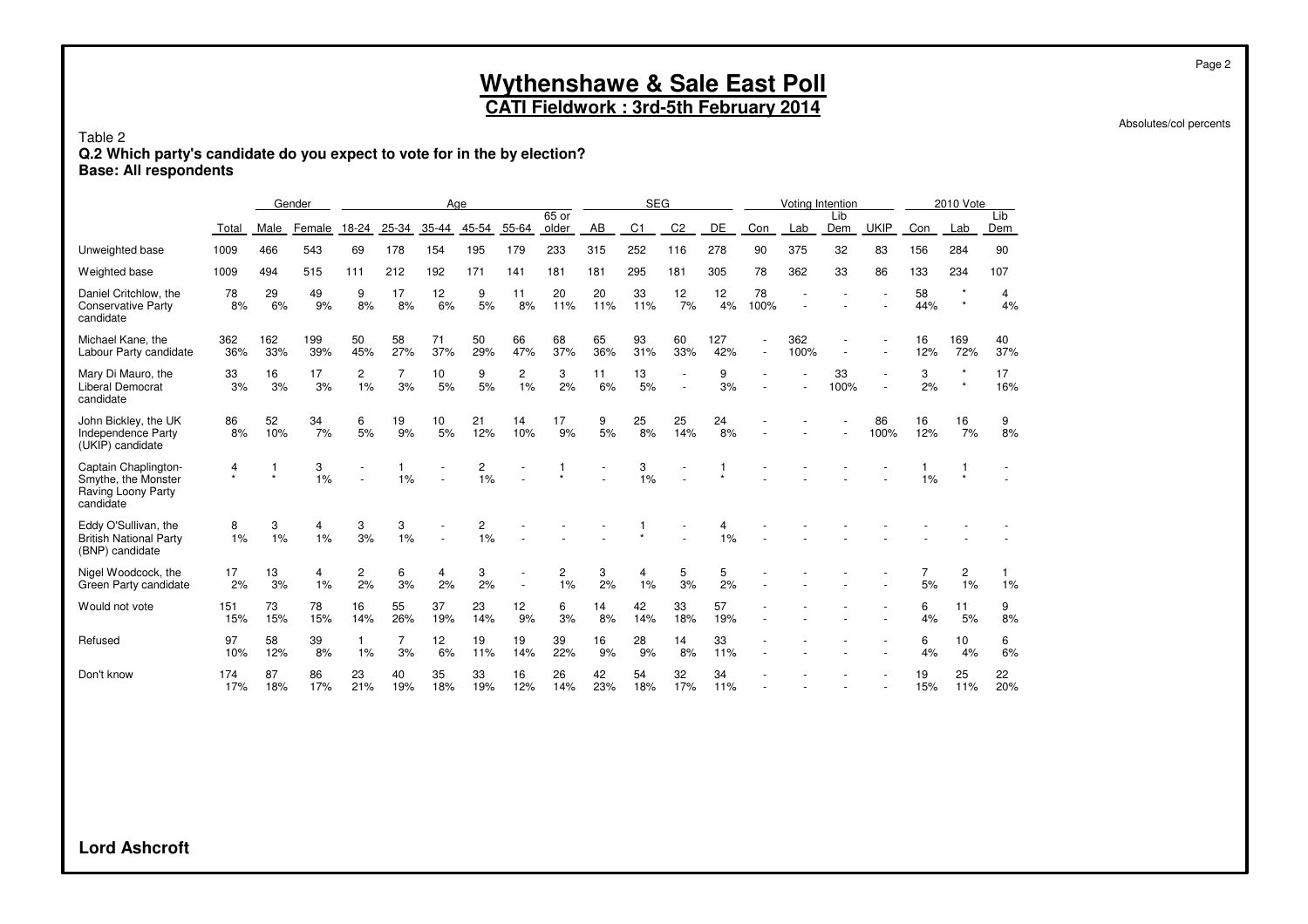### **CATI Fieldwork : 3rd-5th February 2014**

Absolutes/col percents

#### Table 3

**Q.2 Which party's candidate do you expect to vote for in the by election? Base: All respondents expressing an intention to vote (Turnout Weighted) This table has been weighted on the basis of past voting to be politically representative of the constituency**

#### **and includes only those most likely to vote**

#### **THIS TABLE DOES NOT INCLUDE ADJUSTMENT FOR DON'T KNOW/REFUSERS**

|                                                                                |            |            | Gender     |                  |                      |           | Age       |           |                      |           | <b>SEG</b>     |                |                        |            | Voting Intention |            |             |           | 2010 Vote  |            |
|--------------------------------------------------------------------------------|------------|------------|------------|------------------|----------------------|-----------|-----------|-----------|----------------------|-----------|----------------|----------------|------------------------|------------|------------------|------------|-------------|-----------|------------|------------|
|                                                                                | Total      | Male       | Female     | 18-24            | 25-34                | $35 - 44$ | 45-54     | 55-64     | 65 or<br>older       | AB        | C <sub>1</sub> | C <sub>2</sub> | DE                     | Con        | Lab              | Lib<br>Dem | <b>UKIP</b> | Con       | Lab        | Lib<br>Dem |
| Unweighted base                                                                | 433        | 192        | 241        | 24               | 55                   | 66        | 79        | 87        | 122                  | 129       | 110            | 52             | 123                    | 64         | 272              | 16         | 64          | 91        | 188        | 43         |
| Weighted base                                                                  | 413        | 198        | 216        | 40               | 66                   | 78        | 71        | 70        | 88                   | 71        | 121            | 76             | 128                    | 54         | 258              | 15         | 67          | 78        | 151        | 52         |
| Daniel Critchlow, the<br><b>Conservative Party</b><br>candidate                | 54<br>13%  | 22<br>11%  | 32<br>15%  | 3<br>8%          | 11<br>16%            | 8<br>11%  | 10%       | 8<br>12%  | 16<br>18%            | 14<br>19% | 23<br>19%      | 6<br>8%        | 10 <sup>10</sup><br>8% | 54<br>100% |                  |            |             | 45<br>57% | $\star$    | 3<br>6%    |
| Michael Kane, the<br>Labour Party candidate                                    | 258<br>62% | 117<br>59% | 140<br>65% | 29<br>73%        | 32<br>49%            | 53<br>68% | 37<br>53% | 50<br>72% | 56<br>63%            | 44<br>62% | 65<br>53%      | 45<br>59%      | 90<br>70%              | $\sim$     | 258<br>100%      |            |             | 11<br>14% | 135<br>90% | 33<br>63%  |
| Mary Di Mauro, the<br>Liberal Democrat<br>candidate                            | 15<br>4%   | 4%         | 8<br>4%    | $\star$<br>$1\%$ | $\overline{c}$<br>3% | 5<br>7%   | 6<br>8%   | 1%        | $\overline{c}$<br>2% | 5<br>8%   | 7<br>6%        |                | 3<br>3%                |            |                  | 15<br>100% |             | 2<br>3%   |            | 9<br>17%   |
| John Bickley, the UK<br>Independence Party<br>(UKIP) candidate                 | 67<br>16%  | 40<br>20%  | 27<br>12%  | 5<br>13%         | 14<br>22%            | 8<br>10%  | 15<br>22% | 11<br>15% | 13<br>15%            | 10%       | 21<br>17%      | 20<br>27%      | 17<br>13%              |            |                  |            | 67<br>100%  | 14<br>18% | 13<br>8%   | 14%        |
| Captain Chaplington-<br>Smythe, the Monster<br>Raving Loony Party<br>candidate | 4<br>1%    |            | 3<br>1%    |                  | 2%                   |           | 2<br>3%   |           | 1%                   |           | 3<br>2%        |                | 1%                     |            |                  |            |             | 1%        |            |            |
| Eddy O'Sullivan, the<br><b>British National Party</b><br>(BNP) candidate       | 3<br>1%    |            | 3<br>1%    | 1%               | 2<br>4%              |           | 1%        |           |                      |           |                |                | 2<br>2%                |            |                  |            |             |           |            |            |
| Nigel Woodcock, the<br>Green Party candidate                                   | 13<br>3%   | 10<br>5%   | 3<br>1%    | 4%               | 3<br>5%              | 4<br>5%   | 3<br>4%   |           | 2<br>2%              | $1\%$     | 3<br>3%        | 4<br>6%        | 3%                     |            |                  |            |             | 8%        | 2<br>1%    | $1\%$      |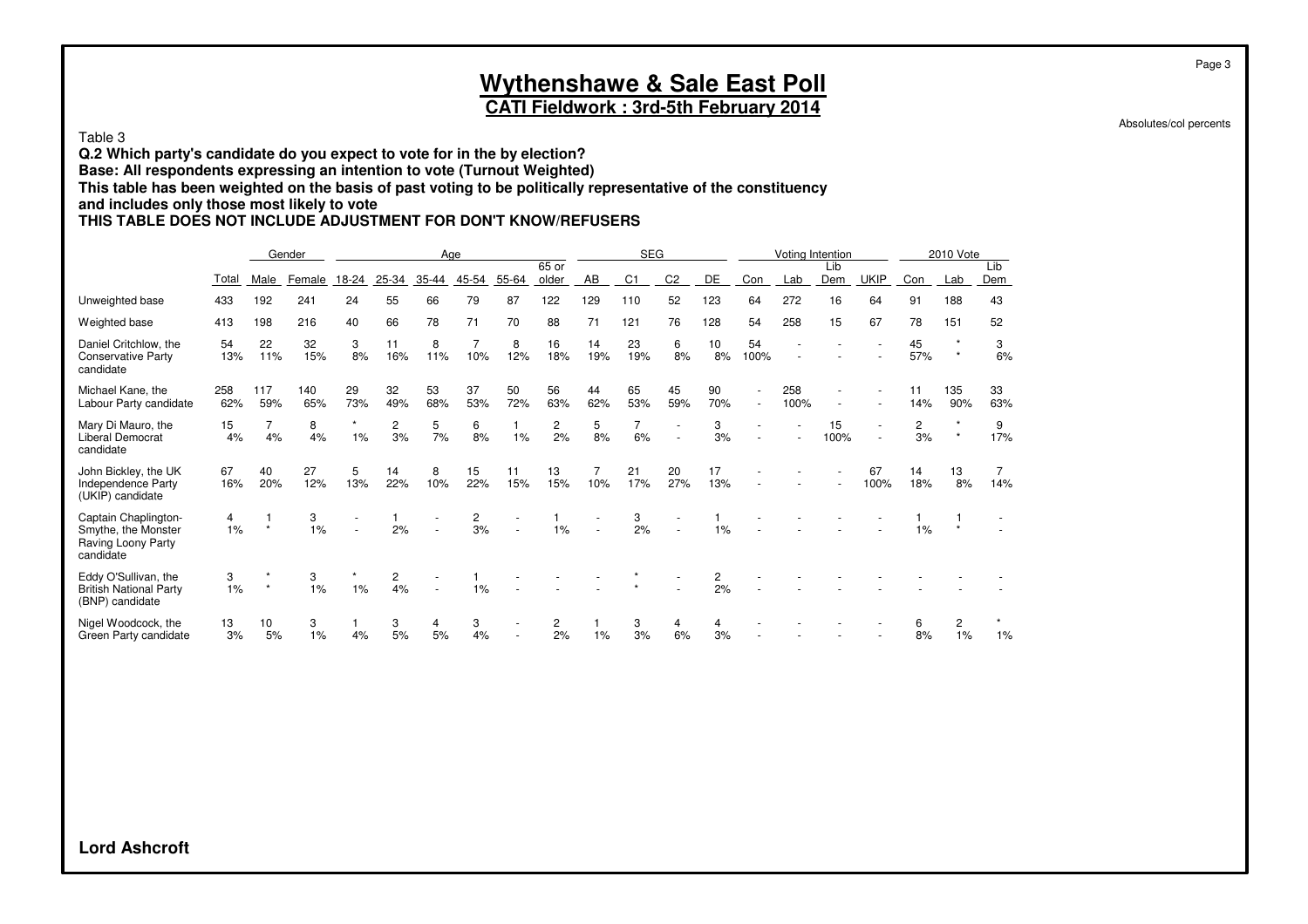**CATI Fieldwork : 3rd-5th February 2014**

Table 4

**Voting Intention (Turnout Weighted)**

**This table is based on a manual adjustment of data reallocating some don't knows - a procedure which addresses the spiral of silence among some groups of voters, which has successfully increased the accuracy of voting intention polls at recent General Elections**

|                  | Total |  |
|------------------|-------|--|
| Conservative     | 14%   |  |
| Labour           | 61%   |  |
| Liberal Democrat | 5%    |  |
| UKIP             | 15%   |  |
| Other            | 4%    |  |
|                  |       |  |

**Lord Ashcroft**

Page 4

Col percents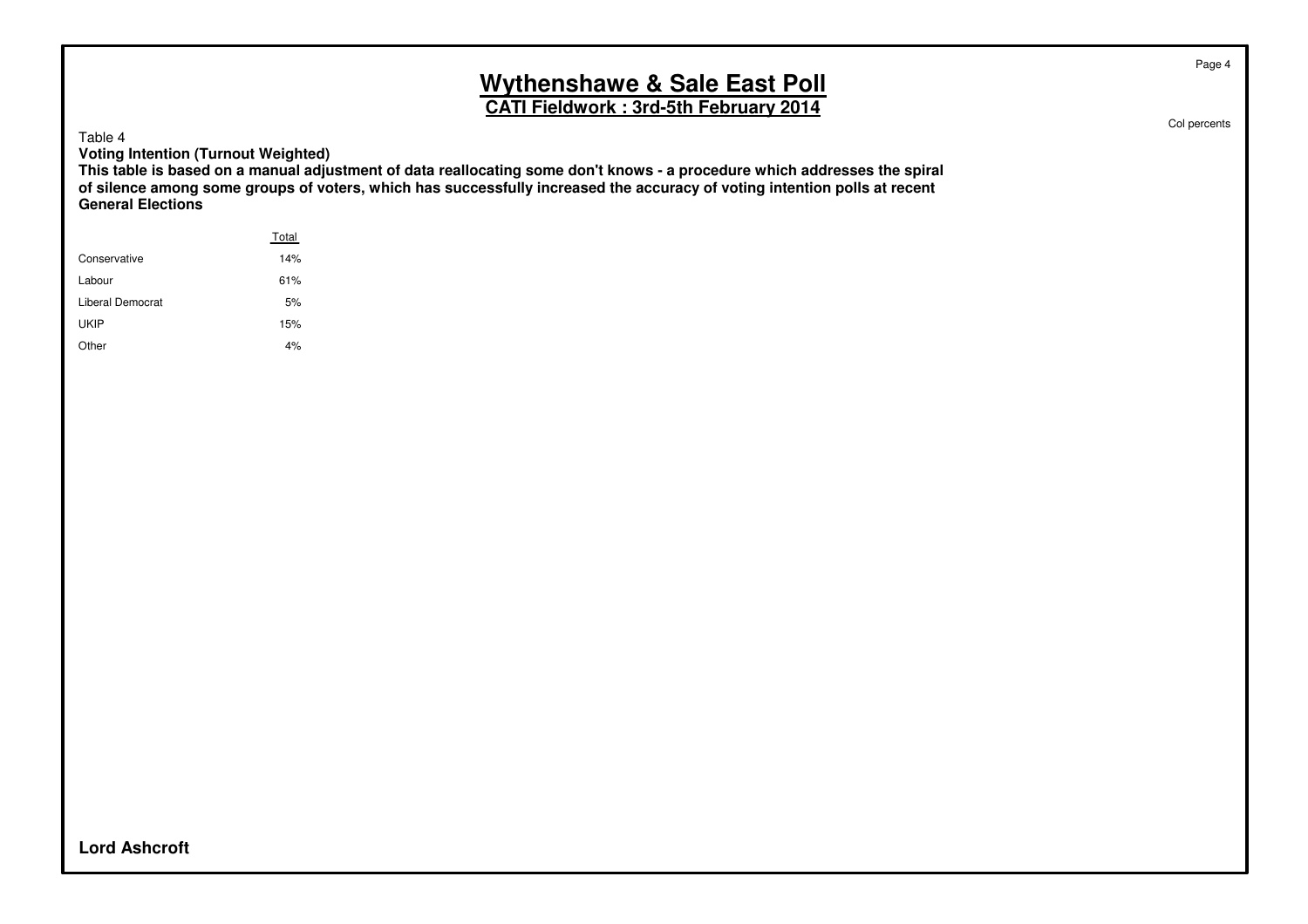## **CATI Fieldwork : 3rd-5th February 2014**

Absolutes/col percents

Page 5

Table 5

**Q.4 What part, if any, did the following reasons play on your decision to vote for...? Base: All respondents expressing an intention to vote Conservative, Labour, Liberal Democrat or UKIP**

|                                          |       |      | Gender |       |       | Age   |       |       |                |     | <b>SEG</b> |                |     |     | Voting Intention |            |             |     | 2010 Vote |            |
|------------------------------------------|-------|------|--------|-------|-------|-------|-------|-------|----------------|-----|------------|----------------|-----|-----|------------------|------------|-------------|-----|-----------|------------|
|                                          | Total | Male | Female | 18-24 | 25-34 | 35-44 | 45-54 | 55-64 | 65 or<br>older | AB  | C1         | C <sub>2</sub> | DE  | Con | Lab              | Lib<br>Dem | <b>UKIP</b> | Con | Lab       | Lib<br>Dem |
| Unweighted base                          | 580   | 258  | 322    | 41    | 89    | 88    | 97    | 118   | 147            | 184 | 144        | 66             | 163 | 90  | 375              | 32         | 83          | 113 | 230       | 58         |
| Weighted base                            | 559   | 259  | 299    | 66    | 100   | 103   | 89    | 93    | 107            | 105 | 163        | 98             | 171 | 78  | 362              | 33         | 86          | 94  | 186       | 69         |
| The party has the best candidate locally |       |      |        |       |       |       |       |       |                |     |            |                |     |     |                  |            |             |     |           |            |
| NET: Any part                            | 414   | 186  | 228    | 43    | 78    | 79    | 70    | 68    | 75             | 78  | 124        | 71             | 123 | 51  | 281              | 19         | 64          | 60  | 159       | 54         |
|                                          | 74%   | 72%  | 76%    | 66%   | 78%   | 77%   | 79%   | 73%   | 70%            | 74% | 76%        | 72%            | 72% | 65% | 78%              | 58%        | 74%         | 64% | 86%       | 78%        |
| Large part                               | 277   | 123  | 154    | 21    | 47    | 50    | 49    | 49    | 62             | 45  | 83         | 43             | 91  | 34  | 197              | 9          | 37          | 38  | 119       | 32         |
|                                          | 50%   | 48%  | 51%    | 32%   | 47%   | 49%   | 56%   | 52%   | 57%            | 43% | 51%        | 44%            | 53% | 44% | 55%              | 29%        | 43%         | 40% | 64%       | 47%        |
| Small part                               | 137   | 63   | 74     | 23    | 32    | 29    | 21    | 19    | 13             | 33  | 40         | 28             | 32  | 17  | 84               | 10         | 27          | 23  | 40        | 22         |
|                                          | 24%   | 24%  | 25%    | 34%   | 32%   | 28%   | 24%   | 21%   | 12%            | 31% | 25%        | 28%            | 19% | 21% | 23%              | 29%        | 31%         | 24% | 22%       | 31%        |
| No part                                  | 144   | 73   | 72     | 23    | 22    | 24    | 19    | 25    | 32             | 27  | 40         | 27             | 48  | 27  | 81               | 14         | 22          | 33  | 27        | 16         |
|                                          | 26%   | 28%  | 24%    | 34%   | 22%   | 23%   | 21%   | 27%   | 30%            | 26% | 24%        | 28%            | 28% | 35% | 22%              | 42%        | 26%         | 36% | 14%       | 22%        |
| The party has the best leader nationally |       |      |        |       |       |       |       |       |                |     |            |                |     |     |                  |            |             |     |           |            |
| NET: Any part                            | 385   | 166  | 219    | 46    | 70    | 68    | 54    | 68    | 79             | 70  | 112        | 56             | 129 | 64  | 256              | 17         | 48          | 66  | 135       | 44         |
|                                          | 69%   | 64%  | 73%    | 69%   | 70%   | 66%   | 61%   | 73%   | 73%            | 67% | 69%        | 57%            | 76% | 83% | 71%              | 51%        | 56%         | 70% | 73%       | 64%        |
| Large part                               | 212   | 104  | 109    | 16    | 38    | 32    | 31    | 42    | 53             | 30  | 62         | 28             | 82  | 39  | 141              | 6          | 25          | 41  | 79        | 20         |
|                                          | 38%   | 40%  | 36%    | 24%   | 38%   | 31%   | 35%   | 46%   | 49%            | 28% | 38%        | 29%            | 48% | 51% | 39%              | 20%        | 29%         | 44% | 42%       | 29%        |
| Small part                               | 173   | 63   | 110    | 30    | 32    | 36    | 23    | 26    | 26             | 40  | 49         | 27             | 47  | 25  | 115              | 10         | 23          | 25  | 57        | 24         |
|                                          | 31%   | 24%  | 37%    | 46%   | 32%   | 35%   | 26%   | 28%   | 24%            | 38% | 30%        | 28%            | 28% | 32% | 32%              | 32%        | 27%         | 26% | 31%       | 34%        |
| No part                                  | 173   | 93   | 81     | 20    | 30    | 36    | 34    | 25    | 28             | 35  | 51         | 42             | 42  | 13  | 106              | 16         | 38          | 28  | 50        | 25         |
|                                          | 31%   | 36%  | 27%    | 31%   | 30%   | 34%   | 39%   | 27%   | 27%            | 33% | 31%        | 43%            | 24% | 17% | 29%              | 49%        | 44%         | 30% | 27%       | 36%        |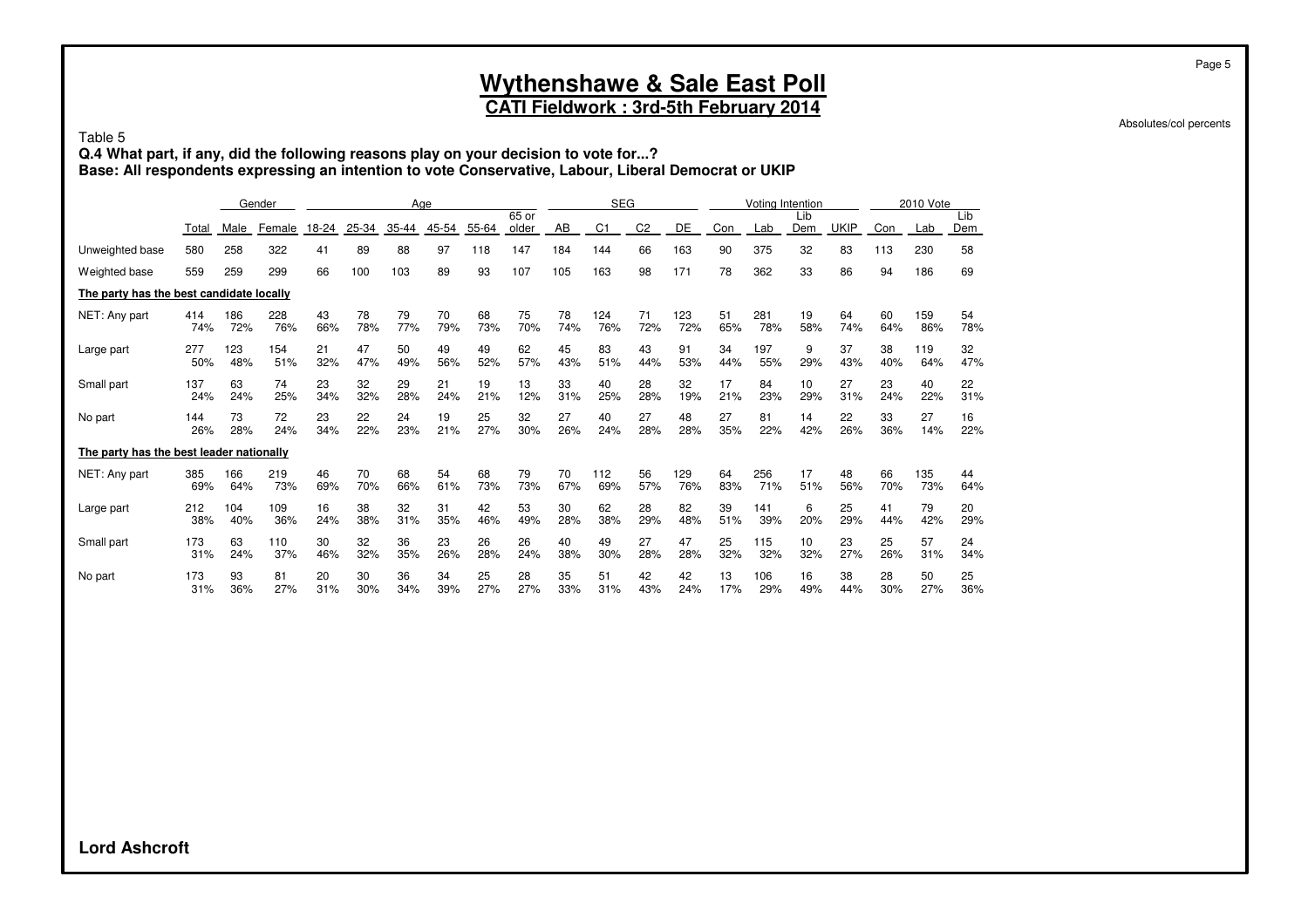## **CATI Fieldwork : 3rd-5th February 2014**

Absolutes/col percents

Page 6

Table 5

**Q.4 What part, if any, did the following reasons play on your decision to vote for...? Base: All respondents expressing an intention to vote Conservative, Labour, Liberal Democrat or UKIP**

|                                                                             |       |      | Gender |       |       |       | Age   |       |                |     | <b>SEG</b>     |                |     |     | Votina Intention |            |             |     | 2010 Vote |            |
|-----------------------------------------------------------------------------|-------|------|--------|-------|-------|-------|-------|-------|----------------|-----|----------------|----------------|-----|-----|------------------|------------|-------------|-----|-----------|------------|
|                                                                             | Total | Male | Female | 18-24 | 25-34 | 35-44 | 45-54 | 55-64 | 65 or<br>older | AB  | C <sub>1</sub> | C <sub>2</sub> | DE  | Con | Lab              | Lib<br>Dem | <b>UKIP</b> | Con | Lab       | Lib<br>Dem |
| Weighted base                                                               | 559   | 259  | 299    | 66    | 100   | 103   | 89    | 93    | 107            | 105 | 163            | 98             | 171 | 78  | 362              | 33         | 86          | 94  | 186       | 69         |
| They are the party you'd like to win the next General Election nationally   |       |      |        |       |       |       |       |       |                |     |                |                |     |     |                  |            |             |     |           |            |
| NET: Any part                                                               | 498   | 232  | 265    | 58    | 91    | 86    | 74    | 91    | 97             | 91  | 143            | 81             | 163 | 63  | 333              | 29         | 72          | 83  | 171       | 63         |
|                                                                             | 89%   | 90%  | 89%    | 88%   | 91%   | 84%   | 84%   | 98%   | 91%            | 87% | 88%            | 83%            | 96% | 81% | 92%              | 89%        | 85%         | 88% | 92%       | 91%        |
| Large part                                                                  | 402   | 185  | 218    | 45    | 65    | 72    | 58    | 78    | 84             | 69  | 113            | 64             | 138 | 52  | 279              | 20         | 51          | 66  | 147       | 52         |
|                                                                             | 72%   | 71%  | 73%    | 68%   | 65%   | 70%   | 66%   | 84%   | 78%            | 66% | 70%            | 66%            | 81% | 67% | 77%              | 61%        | 60%         | 71% | 79%       | 74%        |
| Small part                                                                  | 95    | 48   | 48     | 14    | 25    | 14    | 16    | 13    | 13             | 22  | 29             | 17             | 25  | 11  | 54               | 9          | 21          | 16  | 24        | 12         |
|                                                                             | 17%   | 18%  | 16%    | 20%   | 25%   | 14%   | 18%   | 14%   | 13%            | 21% | 18%            | 17%            | 15% | 14% | 15%              | 28%        | 25%         | 17% | 13%       | 17%        |
| No part                                                                     | 61    | 27   | 34     | 8     | 9     | 17    | 14    | 2     | 10             | 13  | 20             | 17             | 8   | 15  | 29               | 4          | 13          | 11  | 15        | 6          |
|                                                                             | 11%   | 10%  | 11%    | 12%   | 9%    | 16%   | 16%   | 2%    | 9%             | 13% | 12%            | 17%            | 4%  | 19% | 8%               | 11%        | 15%         | 12% | 8%        | 9%         |
| It is a tactical vote to try and prevent another party from winning locally |       |      |        |       |       |       |       |       |                |     |                |                |     |     |                  |            |             |     |           |            |
| NET: Any part                                                               | 270   | 123  | 147    | 36    | 49    | 42    | 42    | 38    | 63             | 36  | 77             | 46             | 99  | 24  | 177              | 17         | 52          | 34  | 92        | 32         |
|                                                                             | 48%   | 47%  | 49%    | 54%   | 49%   | 41%   | 48%   | 41%   | 58%            | 34% | 47%            | 47%            | 58% | 31% | 49%              | 53%        | 61%         | 37% | 49%       | 46%        |
| Large part                                                                  | 192   | 81   | 111    | 23    | 32    | 31    | 30    | 31    | 45             | 16  | 56             | 37             | 73  | 15  | 126              | 12         | 38          | 22  | 72        | 20         |
|                                                                             | 34%   | 31%  | 37%    | 35%   | 32%   | 30%   | 34%   | 33%   | 42%            | 16% | 34%            | 38%            | 43% | 19% | 35%              | 37%        | 45%         | 24% | 39%       | 29%        |
| Small part                                                                  | 78    | 42   | 36     | 13    | 17    | 11    | 13    | 8     | 17             | 20  | 22             | 8              | 26  | 9   | 50               | 5          | 13          | 12  | 20        | 12         |
|                                                                             | 14%   | 16%  | 12%    | 19%   | 17%   | 11%   | 14%   | 8%    | 16%            | 19% | 13%            | 8%             | 15% | 12% | 14%              | 16%        | 16%         | 13% | 11%       | 17%        |
| No part                                                                     | 289   | 136  | 152    | 31    | 51    | 61    | 46    | 55    | 45             | 69  | 86             | 52             | 72  | 54  | 185              | 16         | 34          | 60  | 94        | 37         |
|                                                                             | 52%   | 53%  | 51%    | 46%   | 51%   | 59%   | 52%   | 59%   | 42%            | 66% | 53%            | 53%            | 42% | 69% | 51%              | 47%        | 39%         | 63% | 51%       | 54%        |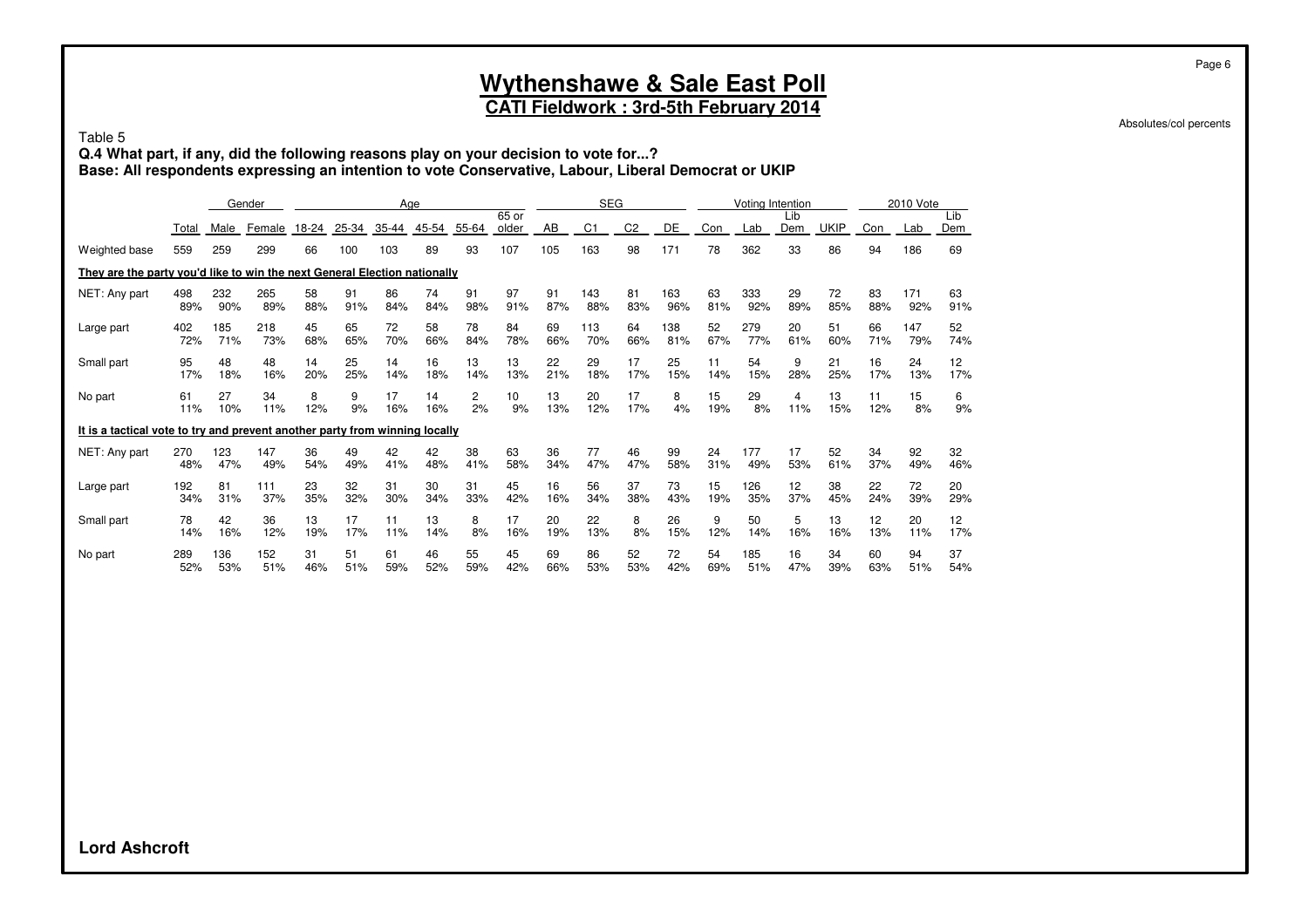## **CATI Fieldwork : 3rd-5th February 2014**

Absolutes/col percents

Page 7

#### Table 5

**Q.4 What part, if any, did the following reasons play on your decision to vote for...? Base: All respondents expressing an intention to vote Conservative, Labour, Liberal Democrat or UKIP**

|                                                                                           |       |      | Gender |       |       |       | Age   |       |                  |     | <b>SEG</b>     |                |     |     |     | Voting Intention |             |     | 2010 Vote |            |
|-------------------------------------------------------------------------------------------|-------|------|--------|-------|-------|-------|-------|-------|------------------|-----|----------------|----------------|-----|-----|-----|------------------|-------------|-----|-----------|------------|
|                                                                                           | Total | Male | Female | 18-24 | 25-34 | 35-44 | 45-54 | 55-64 | $65$ or<br>older | AB  | C <sub>1</sub> | C <sub>2</sub> | DE  | Con | Lab | Lib<br>Dem       | <b>UKIP</b> | Con | Lab       | Lib<br>Dem |
| Weighted base                                                                             | 559   | 259  | 299    | 66    | 100   | 103   | 89    | 93    | 107              | 105 | 163            | 98             | 171 | 78  | 362 | 33               | 86          | 94  | 186       | 69         |
| To send a message that you are unhappy with the party you usually support nationally      |       |      |        |       |       |       |       |       |                  |     |                |                |     |     |     |                  |             |     |           |            |
| NET: Any part                                                                             | 260   | 122  | 137    | 19    | 49    | 48    | 47    | 39    | 57               | 38  | 79             | 44             | 87  | 20  | 157 | 16               | 67          | 39  | 87        | 43         |
|                                                                                           | 46%   | 47%  | 46%    | 29%   | 49%   | 46%   | 54%   | 42%   | 53%              | 36% | 48%            | 45%            | 51% | 26% | 43% | 47%              | 78%         | 41% | 47%       | 62%        |
| Large part                                                                                | 163   | 81   | 82     | 10    | 25    | 28    | 33    | 24    | 42               | 18  | 45             | 36             | 56  | 10  | 87  | 8                | 57          | 31  | 58        | 21         |
|                                                                                           | 29%   | 31%  | 27%    | 15%   | 25%   | 27%   | 38%   | 25%   | 39%              | 17% | 28%            | 37%            | 33% | 12% | 24% | 25%              | 67%         | 33% | 31%       | 30%        |
| Small part                                                                                | 97    | 41   | 55     | 9     | 24    | 20    | 14    | 15    | 15               | 19  | 34             | 8              | 31  | 11  | 69  | $\overline{7}$   | 10          | 8   | 29        | 22         |
|                                                                                           | 17%   | 16%  | 19%    | 13%   | 24%   | 19%   | 16%   | 16%   | 14%              | 18% | 21%            | 8%             | 18% | 14% | 19% | 22%              | 11%         | 8%  | 16%       | 32%        |
| No part                                                                                   | 299   | 137  | 162    | 47    | 51    | 55    | 41    | 54    | 50               | 67  | 84             | 54             | 84  | 58  | 205 | 17               | 19          | 55  | 99        | 27         |
|                                                                                           | 54%   | 53%  | 54%    | 71%   | 51%   | 54%   | 46%   | 58%   | 47%              | 64% | 52%            | 55%            | 49% | 74% | 57% | 53%              | 22%         | 59% | 53%       | 38%        |
| As a general protest to show that you are unhappy with all the main parties at the moment |       |      |        |       |       |       |       |       |                  |     |                |                |     |     |     |                  |             |     |           |            |
| NET: Any part                                                                             | 328   | 142  | 186    | 35    | 58    | 52    | 55    | 51    | 77               | 40  | 98             | 61             | 115 | 30  | 201 | 20               | 77          | 51  | 110       | 35         |
|                                                                                           | 59%   | 55%  | 62%    | 53%   | 58%   | 50%   | 62%   | 54%   | 72%              | 38% | 60%            | 62%            | 67% | 38% | 56% | 60%              | 90%         | 54% | 59%       | 50%        |
| Large part                                                                                | 207   | 93   | 114    | 11    | 39    | 32    | 41    | 39    | 45               | 16  | 64             | 37             | 82  | 16  | 112 | 11               | 68          | 29  | 68        | 22         |
|                                                                                           | 37%   | 36%  | 38%    | 17%   | 39%   | 31%   | 46%   | 42%   | 42%              | 15% | 39%            | 38%            | 48% | 21% | 31% | 34%              | 79%         | 31% | 36%       | 32%        |
| Small part                                                                                | 121   | 49   | 72     | 24    | 19    | 20    | 14    | 11    | 32               | 24  | 34             | 23             | 33  | 13  | 89  | 9                | 10          | 22  | 42        | 13         |
|                                                                                           | 22%   | 19%  | 24%    | 36%   | 19%   | 20%   | 16%   | 12%   | 30%              | 23% | 21%            | 24%            | 19% | 17% | 25% | 26%              | 11%         | 23% | 23%       | 18%        |
| No part                                                                                   | 230   | 117  | 113    | 31    | 42    | 51    | 34    | 43    | 30               | 65  | 65             | 37             | 56  | 48  | 160 | 13               | 8           | 43  | 76        | 35         |
|                                                                                           | 41%   | 45%  | 38%    | 47%   | 42%   | 50%   | 38%   | 46%   | 28%              | 62% | 40%            | 38%            | 33% | 62% | 44% | 40%              | 10%         | 46% | 41%       | 50%        |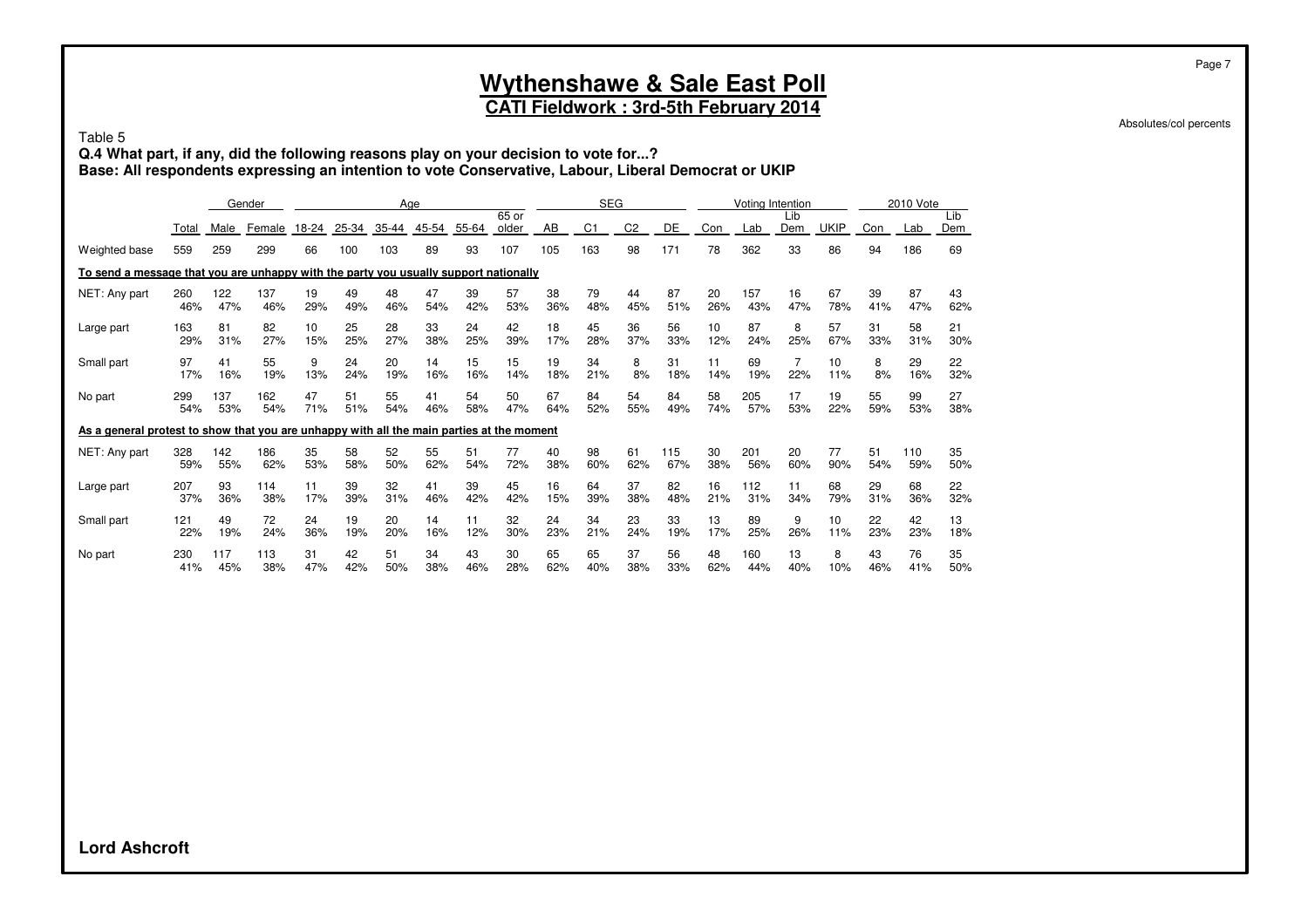#### **Wythenshawe & Sale East Poll CATI Fieldwork : 3rd-5th February 2014**

Absolutes/col percents

#### Table 6

#### **Q.5 Which of the following statements do you most agree with? Base: All respondents**

|                                                                                                                                                                                                           |            |            | Gender     |                      |           | Aae       |           |           |                |           | <b>SEG</b>     |                |            |           | Voting Intention |                    |             |                      | 2010 Vote  |            |
|-----------------------------------------------------------------------------------------------------------------------------------------------------------------------------------------------------------|------------|------------|------------|----------------------|-----------|-----------|-----------|-----------|----------------|-----------|----------------|----------------|------------|-----------|------------------|--------------------|-------------|----------------------|------------|------------|
|                                                                                                                                                                                                           | Total      | Male       | Female     | 18-24                | 25-34     | 35-44     | 45-54     | 55-64     | 65 or<br>older | AB        | C <sub>1</sub> | C <sub>2</sub> | DE         | Con       | Lab              | Lib<br>Dem         | <b>UKIP</b> | Con                  | Lab        | Lib<br>Dem |
| Unweighted base                                                                                                                                                                                           | 1009       | 466        | 543        | 69                   | 178       | 154       | 195       | 179       | 233            | 315       | 252            | 116            | 278        | 90        | 375              | 32                 | 83          | 156                  | 284        | 90         |
| Weighted base                                                                                                                                                                                             | 1009       | 494        | 515        | 111                  | 212       | 192       | 171       | 141       | 181            | 181       | 295            | 181            | 305        | 78        | 362              | 33                 | 86          | 133                  | 234        | 107        |
| I am satisfied with the<br>job David Cameron is<br>doing overall as Prime<br>Minister                                                                                                                     | 190<br>19% | 108<br>22% | 82<br>16%  | 19<br>17%            | 41<br>19% | 39<br>21% | 29<br>17% | 21<br>15% | 40<br>22%      | 49<br>27% | 53<br>18%      | 40<br>22%      | 36<br>12%  | 50<br>64% | 36<br>10%        | 6<br>18%           | 12<br>14%   | 61<br>46%            | 18<br>8%   | 19<br>18%  |
| I am dissatisfied with<br>the job that David<br>Cameron is doing<br>overall as Prime<br>Minister - BUT I'd<br>still prefer to have<br>him as Prime Minister<br>than have Ed Miliband<br>as Prime Minister | 214<br>21% | 99<br>20%  | 116<br>22% | 20<br>18%            | 50<br>24% | 39<br>20% | 41<br>24% | 25<br>18% | 39<br>22%      | 40<br>22% | 71<br>24%      | 48<br>26%      | 50<br>17%  | 20<br>26% | 49<br>14%        | 17<br>52%          | 32<br>38%   | 48<br>36%            | 35<br>15%  | 25<br>23%  |
| I am dissatisfied with<br>the job that David<br>Cameron is doing<br>overall as Prime<br>Minister - AND I'd<br>prefer to have Ed<br>Miliband as Prime<br>Minister instead                                  | 436<br>43% | 212<br>43% | 224<br>44% | 62<br>56%            | 81<br>38% | 85<br>45% | 60<br>35% | 74<br>52% | 73<br>40%      | 71<br>39% | 119<br>40%     | 73<br>41%      | 152<br>50% | 6<br>8%   | 262<br>72%       | 6<br>17%           | 31<br>36%   | 18<br>14%            | 160<br>68% | 46<br>43%  |
| Refused                                                                                                                                                                                                   | 47<br>5%   | 28<br>6%   | 19<br>4%   | $\overline{c}$<br>2% | 5<br>2%   | 7<br>4%   | 16<br>9%  | 8<br>6%   | 9<br>5%        | 4<br>2%   | 16<br>6%       | 7<br>4%        | 16<br>5%   |           |                  | 3<br>10%           | 4<br>4%     | $\overline{c}$<br>2% | 3<br>1%    | 4<br>3%    |
| Don't know                                                                                                                                                                                                | 121<br>12% | 47<br>10%  | 74<br>14%  | 8<br>7%              | 34<br>16% | 21<br>11% | 25<br>15% | 13<br>9%  | 20<br>11%      | 17<br>9%  | 36<br>12%      | 14<br>8%       | 49<br>16%  | 2<br>2%   | 13<br>4%         | $\mathbf{1}$<br>3% | 6<br>8%     | 3<br>2%              | 17<br>7%   | 13<br>12%  |

**Lord Ashcroft**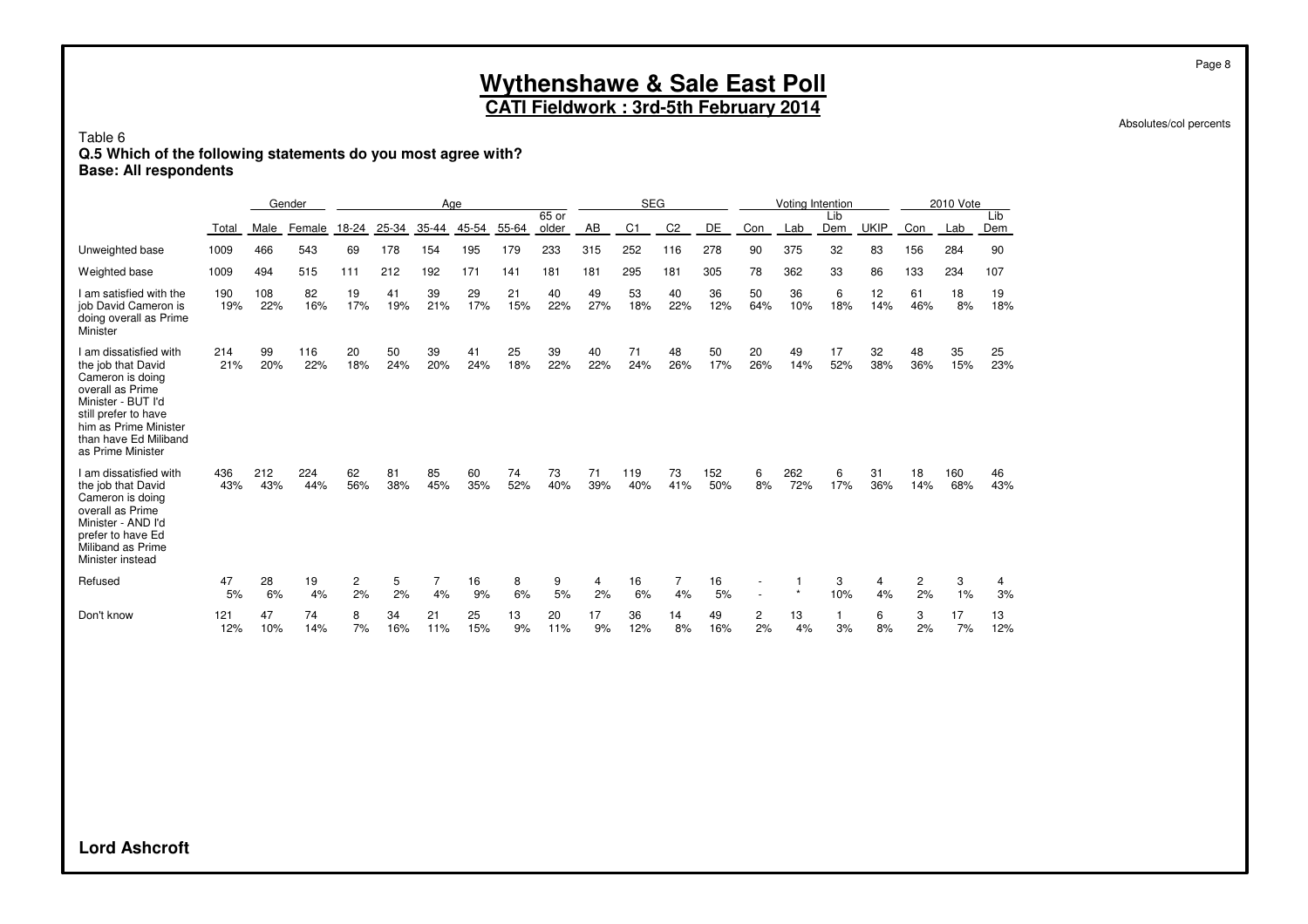### **CATI Fieldwork : 3rd-5th February 2014**

Absolutes/col percents

Page 9

Table 7

**Q.9 Thinking about all the things that may affect the economy - such as changes in salaries and wages, the level of interest rates and tax, the rates of inflation and unemployment, and so on - do you think things over the next year or so will improve, get worse, or stay about the same? For the country as a whole**

**Base: All respondents**

|                     |        |            |            | Gender     |           |           |           | Age       |           |           |                      |                | <b>SEG</b>     |            |           |            | Voting Intention |             |           | 2010 Vote |           |
|---------------------|--------|------------|------------|------------|-----------|-----------|-----------|-----------|-----------|-----------|----------------------|----------------|----------------|------------|-----------|------------|------------------|-------------|-----------|-----------|-----------|
|                     |        |            |            |            |           |           |           |           |           | $65$ or   |                      |                |                |            |           |            | Lib              |             |           |           | Lib       |
|                     |        | Total      | Male       | Female     | 18-24     | 25-34     | 35-44     | 45-54     | 55-64     | older     | AB                   | C <sub>1</sub> | C <sub>2</sub> | DE         | Con       | Lab        | Dem              | <b>UKIP</b> | Con       | Lab       | Dem       |
| Unweighted base     |        | 1009       | 466        | 543        | 69        | 178       | 154       | 195       | 179       | 233       | 315                  | 252            | 116            | 278        | 90        | 375        | 32               | 83          | 156       | 284       | 90        |
| Weighted base       |        | 1009       | 494        | 515        | 111       | 212       | 192       | 171       | 141       | 181       | 181                  | 295            | 181            | 305        | 78        | 362        | 33               | 86          | 133       | 234       | 107       |
| NET: Improve        |        | 292<br>29% | 163<br>33% | 128<br>25% | 27<br>24% | 58<br>27% | 61<br>32% | 45<br>26% | 35<br>25% | 66<br>36% | 68<br>38%            | 103<br>35%     | 43<br>24%      | 66<br>22%  | 45<br>58% | 84<br>23%  | 15<br>44%        | 21<br>24%   | 68<br>51% | 51<br>22% | 43<br>40% |
| Improve a lot       | $(+2)$ | 43<br>4%   | 25<br>5%   | 18<br>3%   | 5<br>5%   | 10<br>5%  | 5<br>3%   | 5<br>3%   | 9<br>7%   | 8<br>4%   | 6<br>4%              | 17<br>6%       | 5<br>3%        | 14<br>5%   | 10<br>13% | 11<br>3%   | 2%               | 2<br>2%     | 13<br>10% | 10<br>4%  | 1%        |
| Improve a bit       | $(+1)$ | 249<br>25% | 138<br>28% | 110<br>21% | 22<br>20% | 48<br>22% | 56<br>29% | 40<br>23% | 26<br>18% | 58<br>32% | 62<br>34%            | 85<br>29%      | 39<br>21%      | 53<br>17%  | 35<br>44% | 73<br>20%  | 14<br>42%        | 19<br>22%   | 55<br>41% | 42<br>18% | 41<br>38% |
| Stay about the same | (0)    | 356<br>35% | 174<br>35% | 182<br>35% | 42<br>38% | 72<br>34% | 66<br>34% | 70<br>41% | 48<br>34% | 58<br>32% | 72<br>40%            | 111<br>38%     | 67<br>37%      | 92<br>30%  | 26<br>34% | 132<br>36% | 16<br>48%        | 26<br>31%   | 47<br>35% | 86<br>37% | 40<br>37% |
| Get a bit worse     | $(-1)$ | 178<br>18% | 73<br>15%  | 104<br>20% | 16<br>15% | 44<br>21% | 34<br>18% | 28<br>16% | 27<br>19% | 27<br>15% | 26<br>15%            | 43<br>14%      | 32<br>17%      | 69<br>23%  | 5<br>7%   | 74<br>21%  | 4%               | 15<br>17%   | 11<br>9%  | 41<br>18% | 18<br>17% |
| Get a lot worse     | $(-2)$ | 174<br>17% | 77<br>16%  | 97<br>19%  | 25<br>23% | 37<br>17% | 28<br>15% | 25<br>15% | 30<br>21% | 29<br>16% | 13<br>7%             | 37<br>13%      | 39<br>22%      | 72<br>24%  | 2%        | 70<br>19%  | 3%               | 24<br>28%   | 6<br>5%   | 52<br>22% | 7%        |
| NET: Get worse      |        | 351<br>35% | 150<br>30% | 201<br>39% | 41<br>37% | 80<br>38% | 63<br>33% | 53<br>31% | 57<br>40% | 56<br>31% | 39<br>22%            | 80<br>27%      | 71<br>39%      | 141<br>46% | 6<br>8%   | 144<br>40% | 2<br>7%          | 39<br>45%   | 18<br>13% | 93<br>40% | 25<br>23% |
| Don't know          |        | 10<br>1%   | 1%         | 3<br>1%    | 1%        | 1%        | 2<br>1%   | 4<br>2%   | 1%        | $\star$   | $\overline{c}$<br>1% | 2<br>1%        |                | 5<br>1%    |           | 2<br>1%    |                  |             |           | 4<br>2%   |           |
| Mean                |        | $-0.19$    | $-0.08$    | $-0.30$    | $-0.31$   | $-0.23$   | $-0.13$   | $-0.16$   | $-0.30$   | $-0.06$   | 0.12                 | 0.01           | $-0.34$        | $-0.44$    | 0.61      | $-0.33$    | 0.36             | $-0.47$     | 0.43      | $-0.36$   | 0.11      |
| Standard deviation  |        | 1.12       | 1.12       | 1.11       | 1.17      | 1.13      | 0.08      | 1.05      | 1.19      | 1.14      | 0.96                 | 1.09           | 1.12           | 1.17       | 0.86      | 1.10       | 0.76             | 1.18        | 0.95      | 1.14      | 0.93      |
| Standard error      |        | 0.04       | 0.05       | 0.05       | 0.14      | 0.09      | 0.09      | 0.08      | 0.09      | 0.07      | 0.05                 | 0.07           | 0.10           | 0.07       | 0.09      | 0.06       | 0.13             | 0.13        | 0.08      | 0.07      | 0.10      |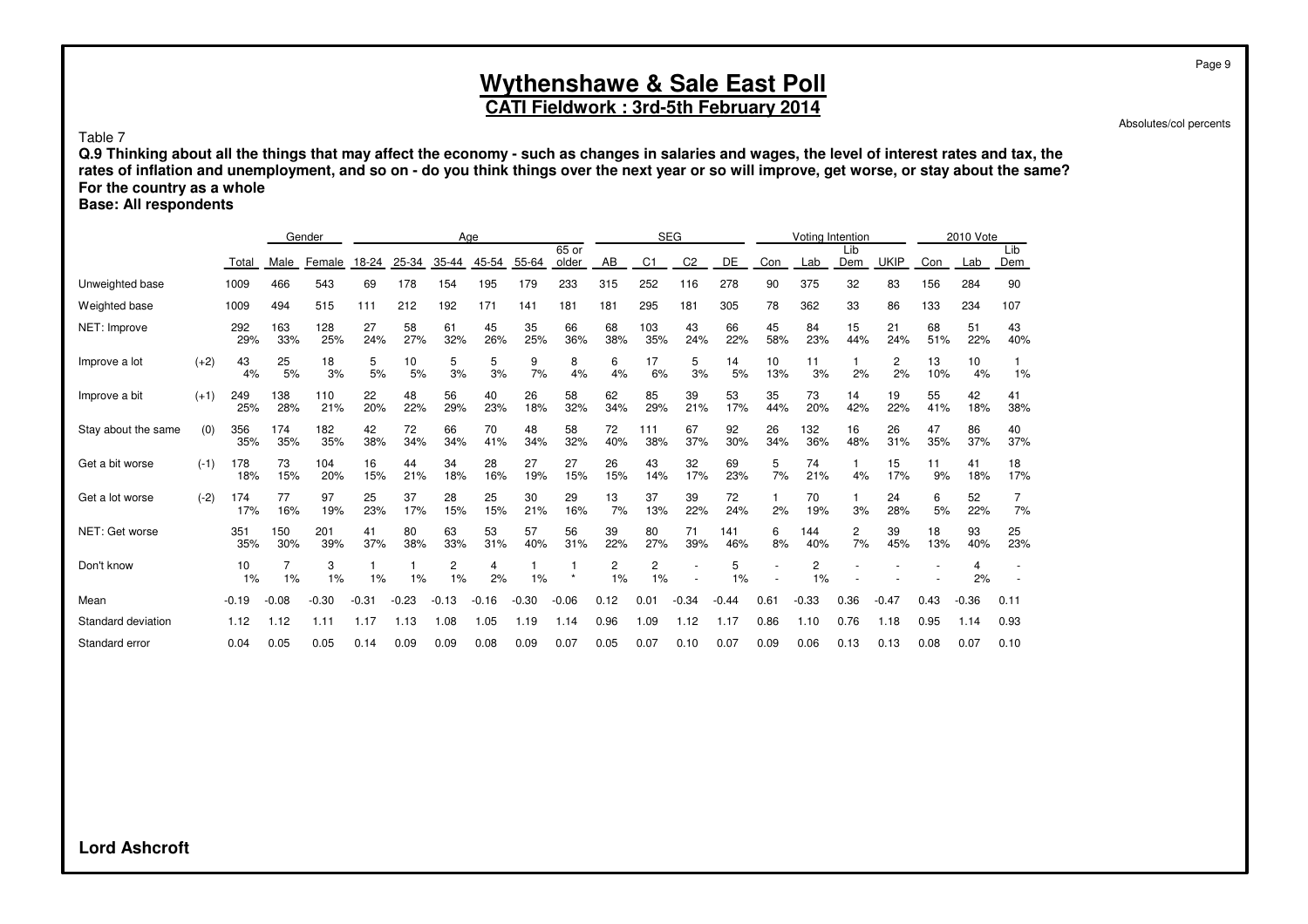### **CATI Fieldwork : 3rd-5th February 2014**

Absolutes/col percents

Table 8

**Q.9 Thinking about all the things that may affect the economy - such as changes in salaries and wages, the level of interest rates and tax, the rates of inflation and unemployment, and so on - do you think things over the next year or so will improve, get worse, or stay about the same? For you and your family**

**Base: All respondents**

|                     |        |            |            | Gender     |           |           |           | Age       |           |           |           |            | <b>SEG</b>     |            |           | Voting Intention |           |             |                      | 2010 Vote |           |
|---------------------|--------|------------|------------|------------|-----------|-----------|-----------|-----------|-----------|-----------|-----------|------------|----------------|------------|-----------|------------------|-----------|-------------|----------------------|-----------|-----------|
|                     |        |            |            |            |           |           |           |           |           | $65$ or   |           |            |                |            |           |                  | Lib       |             |                      |           | Lib       |
|                     |        | Total      | Male       | Female     | 18-24     | 25-34     | $35 - 44$ | 45-54     | 55-64     | older     | AB        | C1         | C <sub>2</sub> | DE         | Con       | Lab              | Dem       | <b>UKIP</b> | Con                  | Lab       | Dem       |
| Unweighted base     |        | 1009       | 466        | 543        | 69        | 178       | 154       | 195       | 179       | 233       | 315       | 252        | 116            | 278        | 90        | 375              | 32        | 83          | 156                  | 284       | 90        |
| Weighted base       |        | 1009       | 494        | 515        | 111       | 212       | 192       | 171       | 141       | 181       | 181       | 295        | 181            | 305        | 78        | 362              | 33        | 86          | 133                  | 234       | 107       |
| NET: Improve        |        | 196<br>19% | 107<br>22% | 89<br>17%  | 25<br>23% | 44<br>21% | 49<br>26% | 26<br>15% | 24<br>17% | 28<br>15% | 49<br>27% | 60<br>20%  | 34<br>19%      | 46<br>15%  | 34<br>43% | 57<br>16%        | 8<br>25%  | 12<br>15%   | 40<br>30%            | 40<br>17% | 27<br>26% |
| Improve a lot       | $(+2)$ | 36<br>4%   | 16<br>3%   | 21<br>4%   | 1%        | 6<br>3%   | 4%        | 4<br>2%   | 10<br>7%  | 4%        | 5<br>3%   | 10<br>3%   | 4<br>2%        | 15<br>5%   | 5<br>7%   | 14<br>4%         | 3%        |             | 5<br>4%              | 12<br>5%  | 1%        |
| Improve a bit       | $(+1)$ | 160<br>16% | 92<br>19%  | 69<br>13%  | 24<br>21% | 38<br>18% | 42<br>22% | 22<br>13% | 14<br>10% | 20<br>11% | 45<br>25% | 50<br>17%  | 30<br>16%      | 31<br>10%  | 28<br>36% | 44<br>12%        | 22%       | 12<br>15%   | 35<br>26%            | 28<br>12% | 26<br>25% |
| Stay about the same | (0)    | 463<br>46% | 235<br>47% | 228<br>44% | 45<br>41% | 89<br>42% | 66<br>35% | 89<br>52% | 74<br>52% | 99<br>54% | 94<br>52% | 137<br>46% | 72<br>40%      | 139<br>46% | 35<br>45% | 160<br>44%       | 21<br>64% | 37<br>43%   | 72<br>54%            | 98<br>42% | 49<br>46% |
| Get a bit worse     | $(-1)$ | 199<br>20% | 89<br>18%  | 109<br>21% | 27<br>24% | 46<br>22% | 44<br>23% | 27<br>16% | 25<br>17% | 30<br>16% | 26<br>14% | 56<br>19%  | 49<br>27%      | 63<br>21%  | 9<br>12%  | 75<br>21%        | 2<br>7%   | 22<br>25%   | 18<br>14%            | 50<br>21% | 19<br>17% |
| Get a lot worse     | $(-2)$ | 137<br>14% | 54<br>11%  | 83<br>16%  | 9<br>8%   | 31<br>15% | 32<br>17% | 25<br>14% | 18<br>13% | 23<br>12% | 11<br>6%  | 39<br>13%  | 27<br>15%      | 50<br>17%  |           | 65<br>18%        | 3%        | 14<br>17%   | $\overline{c}$<br>2% | 41<br>18% | 9<br>9%   |
| NET: Get worse      |        | 336<br>33% | 144<br>29% | 192<br>37% | 36<br>32% | 77<br>37% | 76<br>40% | 51<br>30% | 42<br>30% | 52<br>29% | 37<br>20% | 95<br>32%  | 75<br>42%      | 114<br>37% | 9<br>12%  | 140<br>39%       | 3<br>11%  | 36<br>42%   | 21<br>15%            | 91<br>39% | 28<br>26% |
| Don't know          |        | 14<br>1%   | 9<br>2%    | 5<br>1%    | 4<br>4%   | 1%        |           | 5<br>3%   | 1%        | 3<br>2%   | $\star$   | 3<br>1%    |                | 6<br>2%    |           | 4<br>1%          |           |             | 1%                   | 4<br>2%   | 3<br>3%   |
| Mean                |        | $-0.24$    | $-0.15$    | $-0.33$    | $-0.17$   | .28<br>-0 | $-0.27$   | $-0.28$   | $-0.18$   | $-0.22$   | 0.04      | $-0.22$    | $-0.36$        | $-0.35$    | 0.38      | $-0.38$          | 0.14      | $-0.44$     | 0.17                 | $-0.35$   | $-0.08$   |
| Standard deviation  |        | 1.00       | 0.96       | 1.03       | 0.92      | 1.02      | 1.10      | 0.95      | 1.02      | 0.95      | 0.86      | 1.00       | 0.99           | 1.04       | 0.78      | .04              | 0.74      | 0.94        | 0.77                 | 1.07      | 0.91      |
| Standard error      |        | 0.03       | 0.04       | 0.04       | 0.11      | 0.08      | 0.09      | 0.07      | 0.08      | 0.06      | 0.05      | 0.06       | 0.09           | 0.06       | 0.08      | 0.05             | 0.13      | 0.10        | 0.06                 | 0.06      | 0.10      |

**Lord Ashcroft**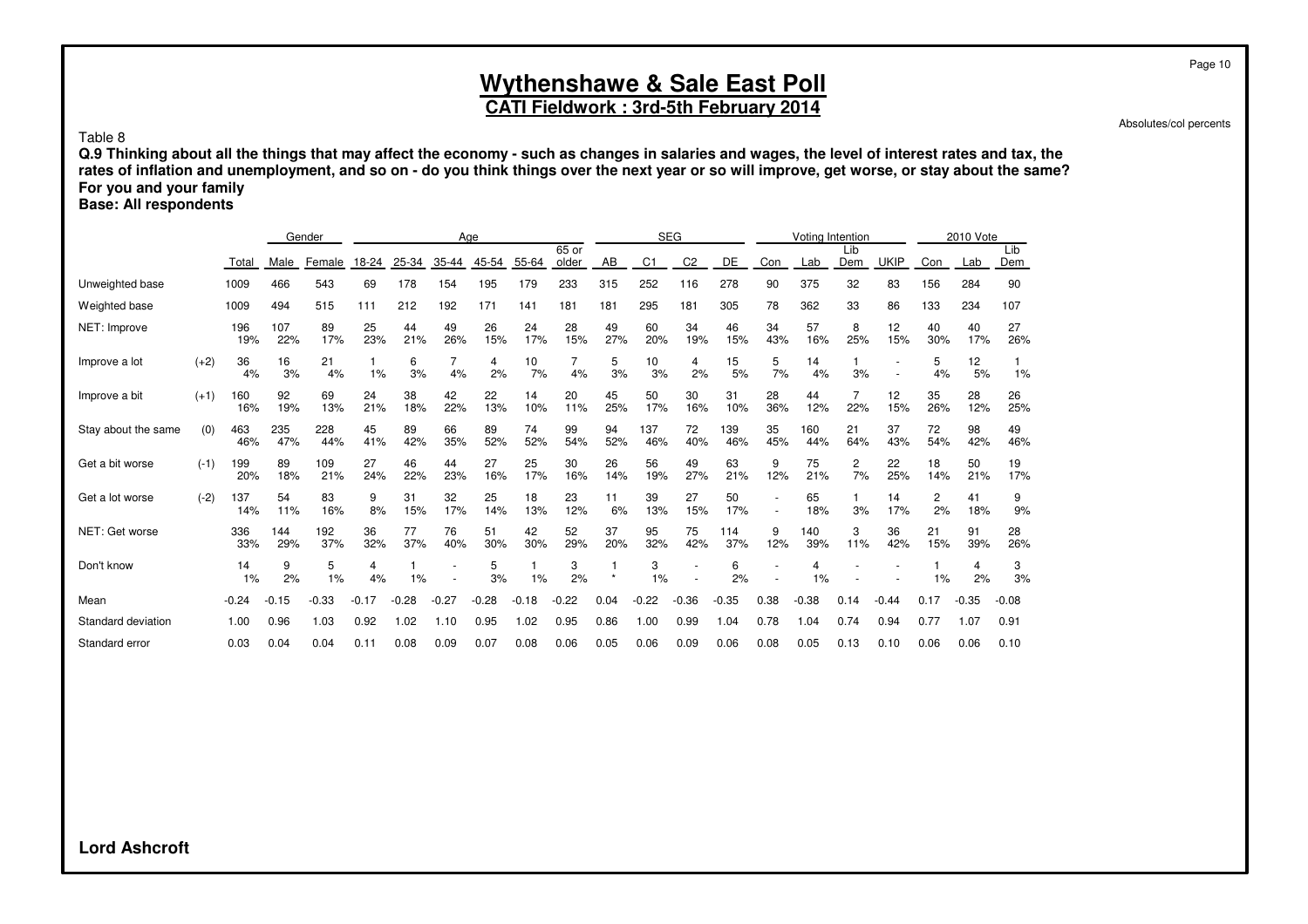## **CATI Fieldwork : 3rd-5th February 2014**

Absolutes/col percents

Page 11

#### Table 9

**Q.7 With our economy facing challenges in the months ahead, who do you most trust to manage the economy in the best interests of Britain - David Cameron and the Chancellor of the Exchequer George Osborne, or Ed Miliband and the Shadow Chancellor Ed Balls? Base: All respondents**

|                   |            |            | Gender     |           |           |           | Age       |           |                |           | <b>SEG</b>     |                |            |           |            | Voting Intention |             |            | 2010 Vote  |            |
|-------------------|------------|------------|------------|-----------|-----------|-----------|-----------|-----------|----------------|-----------|----------------|----------------|------------|-----------|------------|------------------|-------------|------------|------------|------------|
|                   | Total      | Male       | Female     | 18-24     | 25-34     | 35-44     | 45-54     | 55-64     | 65 or<br>older | AB        | C <sup>+</sup> | C <sub>2</sub> | DE         | Con       | Lab        | Lib<br>Dem       | <b>UKIP</b> | Con        | Lab        | Lib<br>Dem |
| Unweighted base   | 1009       | 466        | 543        | 69        | 178       | 54        | 195       | 179       | 233            | 315       | 252            | 16             | 278        | 90        | 375        | 32               | 83          | 156        | 284        | 90         |
| Weighted base     | 1009       | 494        | 515        | 111       | 212       | 192       | 171       | 141       | 181            | 181       | 295            | 181            | 305        | 78        | 362        | 33               | 86          | 133        | 234        | 107        |
| Cameron & Osborne | 349<br>35% | 183<br>37% | 166<br>32% | 46<br>41% | 72<br>34% | 72<br>37% | 54<br>32% | 39<br>28% | 67<br>37%      | 84<br>47% | 108<br>37%     | 74<br>41%      | 70<br>23%  | 70<br>90% | 72<br>20%  | 20<br>62%        | 38<br>44%   | 107<br>81% | 39<br>17%  | 43<br>40%  |
| Miliband & Balls  | 407<br>40% | 201<br>41% | 206<br>40% | 45<br>40% | 75<br>35% | 82<br>43% | 61<br>36% | 70<br>50% | 74<br>41%      | 62<br>34% | 109<br>37%     | 68<br>38%      | 152<br>50% | 4<br>5%   | 251<br>69% | 6<br>17%         | 24<br>28%   | 19<br>15%  | 156<br>67% | 38<br>35%  |
| Neither           | 162<br>16% | 80<br>16%  | 82<br>16%  | 7%        | 30<br>14% | 33<br>17% | 43<br>25% | 24<br>17% | 25<br>14%      | 24<br>13% | 45<br>15%      | 24<br>13%      | 56<br>18%  | $1\%$     | 28<br>8%   | 21%              | 18<br>21%   | 4<br>3%    | 26<br>11%  | 20<br>18%  |
| Don't know        | 91<br>9%   | 30<br>6%   | 61<br>12%  | 13<br>12% | 35<br>17% | 6<br>3%   | 14<br>8%  | 5%        | 16<br>9%       | 10<br>6%  | 33<br>11%      | 15<br>8%       | 26<br>9%   | 3<br>4%   | 11<br>3%   |                  | 6<br>7%     | 2<br>2%    | 13<br>6%   | 6%         |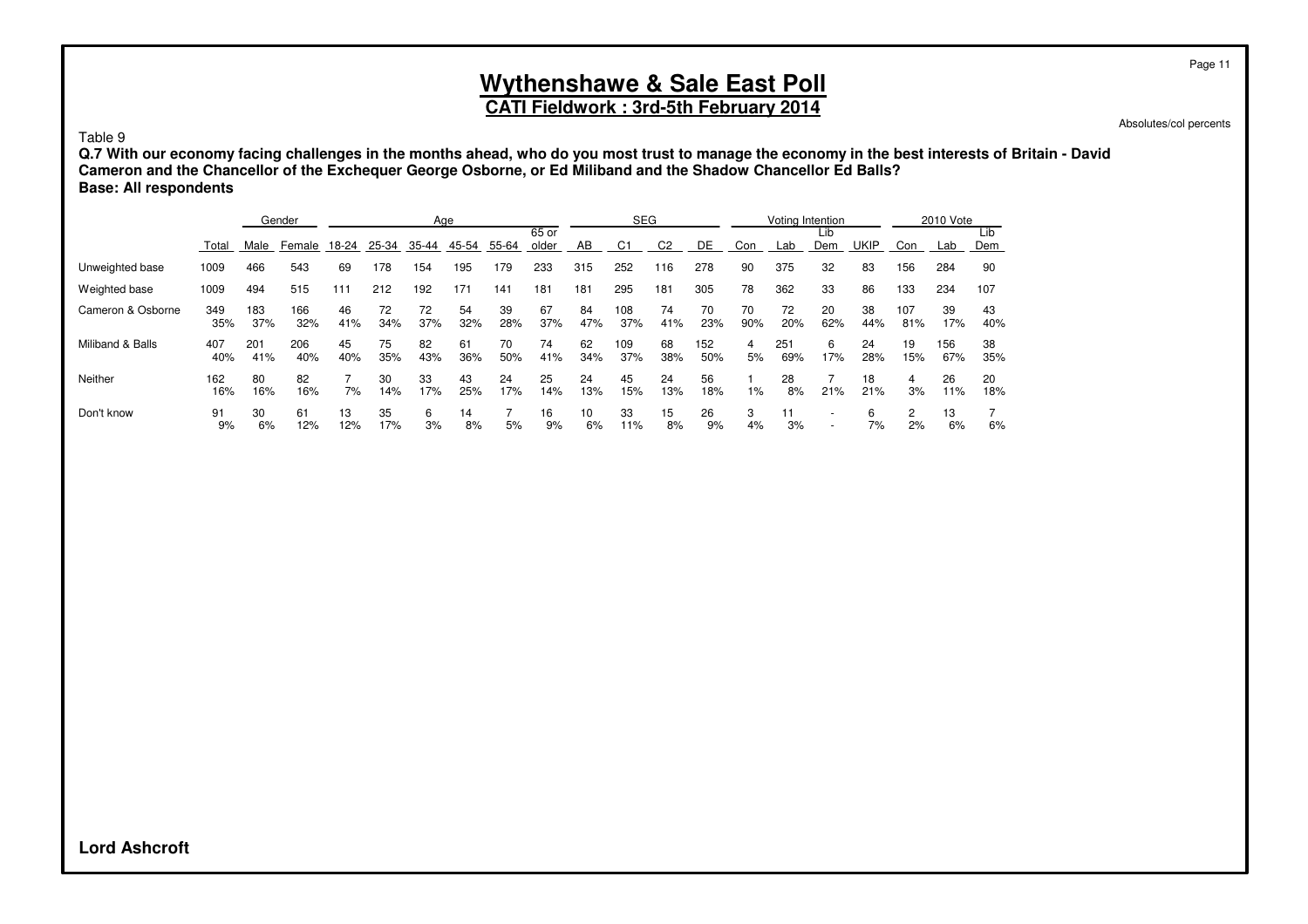## **CATI Fieldwork : 3rd-5th February 2014**

Absolutes/col percents

Page 12

Table 10

**Q.8 We're interested in the extent to which people locally have heard from the political parties over the last few weeks. Please can you tell me whether Labour, the Conservatives, the Liberal Democrats and the UK Independence Party (UKIP) have done each of the following...? Base: All respondents**

|                                               |          |          | Gender   |          |                | Age      |         |         |                |          | <b>SEG</b> |                |                |         | Voting Intention |            |             |                | 2010 Vote |            |
|-----------------------------------------------|----------|----------|----------|----------|----------------|----------|---------|---------|----------------|----------|------------|----------------|----------------|---------|------------------|------------|-------------|----------------|-----------|------------|
|                                               | Total    | Male     | Female   | 18-24    | 25-34          | 35-44    | 45-54   | 55-64   | 65 or<br>older | AB       | C1         | C <sub>2</sub> | DE             | Con     | Lab              | Lib<br>Dem | <b>UKIP</b> | Con            | Lab       | Lib<br>Dem |
| Unweighted base                               | 1009     | 466      | 543      | 69       | 178            | 154      | 195     | 179     | 233            | 315      | 252        | 116            | 278            | 90      | 375              | 32         | 83          | 156            | 284       | 90         |
| Weighted base                                 | 1009     | 494      | 515      | 111      | 212            | 192      | 171     | 141     | 181            | 181      | 295        | 181            | 305            | 78      | 362              | 33         | 86          | 133            | 234       | 107        |
| Delivered leaflets or newspapers to your door |          |          |          |          |                |          |         |         |                |          |            |                |                |         |                  |            |             |                |           |            |
| Labour                                        | 633      | 308      | 326      | 50       | 111            | 26       | 117     | 105     | 124            | 123      | 185        | 105            | 190            | 40      | 260              | 20         | 64          | 88             | 173       | 77         |
|                                               | 63%      | 62%      | 63%      | 45%      | 53%            | 66%      | 69%     | 74%     | 68%            | 68%      | 63%        | 58%            | 62%            | 51%     | 72%              | 59%        | 75%         | 66%            | 74%       | 72%        |
| Conservatives                                 | 353      | 184      | 169      | 25       | 50             | 67       | 67      | 60      | 84             | 90       | 112        | 49             | 88             | 38      | 122              | 12         | 34          | 62             | 82        | 53         |
|                                               | 35%      | 37%      | 33%      | 22%      | 24%            | 35%      | 39%     | 43%     | 46%            | 50%      | 38%        | 27%            | 29%            | 49%     | 34%              | 36%        | 40%         | 47%            | 35%       | 49%        |
| <b>Liberal Democrats</b>                      | 178      | 94       | 84       | 19       | 30             | 35       | 34      | 27      | 32             | 45       | 50         | 35             | 39             | 15      | 62               | 11         | 16          | 31             | 41        | 34         |
|                                               | 18%      | 19%      | 16%      | 17%      | 14%            | 18%      | 20%     | 19%     | 18%            | 25%      | 17%        | 20%            | 13%            | 19%     | 17%              | 32%        | 19%         | 23%            | 18%       | 32%        |
| UK Independence Party                         | 476      | 245      | 231      | 40       | 86             | 97       | 86      | 78      | 90             | 104      | 143        | 85             | 125            | 30      | 170              | 18         | 59          | 60             | 139       | 74         |
| (UKIP)                                        | 47%      | 50%      | 45%      | 36%      | 41%            | 51%      | 50%     | 55%     | 49%            | 57%      | 49%        | 47%            | 41%            | 39%     | 47%              | 54%        | 69%         | 45%            | 60%       | 69%        |
| None of them                                  | 242      | 121      | 121      | 45       | 67             | 37       | 32      | 25      | 36             | 32       | 64         | 50             | 83             | 18      | 67               | 8          | 8           | 26             | 31        | 10         |
|                                               | 24%      | 24%      | 24%      | 40%      | 31%            | 19%      | 19%     | 18%     | 20%            | 18%      | 22%        | 27%            | 27%            | 23%     | 19%              | 24%        | 10%         | 20%            | 13%       | 10%        |
| Put up posters or billboards in your area     |          |          |          |          |                |          |         |         |                |          |            |                |                |         |                  |            |             |                |           |            |
| Labour                                        | 137      | 62       | 75       | 15       | 37             | 30       | 25      | 15      | 14             | 28       | 40         | 26             | 36             | 8       | 60               | 2          | 15          | 18             | 44        | 8          |
|                                               | 14%      | 13%      | 14%      | 14%      | 17%            | 16%      | 15%     | 11%     | 8%             | 15%      | 14%        | 15%            | 12%            | 10%     | 17%              | 7%         | 18%         | 13%            | 19%       | 8%         |
| Conservatives                                 | 40       | 24       | 16       | 11       | $\overline{7}$ | 9        | 8       | 3       | $\overline{c}$ | 13       | 14         | 6              | $\overline{4}$ | 4       | 21               | 2          | 3           | $\overline{7}$ | 10        | 5          |
|                                               | 4%       | 5%       | 3%       | 10%      | 3%             | 5%       | 4%      | 2%      | 1%             | 7%       | 5%         | 3%             | 1%             | 5%      | 6%               | 5%         | 3%          | 6%             | 4%        | 5%         |
| <b>Liberal Democrats</b>                      | 41<br>4% | 22<br>4% | 20<br>4% | 10<br>9% | 10<br>5%       | 11<br>6% | 5<br>3% | 4<br>3% | 1%             | 12<br>6% | 11<br>4%   | 14<br>8%       | 5<br>2%        | 3<br>4% | 17<br>5%         | 2<br>5%    | 4<br>5%     | 5<br>4%        | 11<br>5%  | 5<br>5%    |
| UK Independence Party                         | 125      | 67       | 58       | 16       | 39             | 27       | 19      | 14      | 9              | 25       | 41         | 25             | 28             | 3       | 48               | 2          | 22          | 12             | 30        | 16         |
| (UKIP)                                        | 12%      | 14%      | 11%      | 14%      | 19%            | 14%      | 11%     | 10%     | 5%             | 14%      | 14%        | 14%            | 9%             | 4%      | 13%              | 7%         | 26%         | 9%             | 13%       | 15%        |
| None of them                                  | 782      | 382      | 400      | 84       | 147            | 145      | 134     | 116     | 157            | 136      | 235        | 26             | 247            | 67      | 269              | 30         | 53          | 103            | 172       | 85         |
|                                               | 78%      | 77%      | 78%      | 75%      | 69%            | 76%      | 78%     | 82%     | 86%            | 75%      | 80%        | 70%            | 81%            | 86%     | 74%              | 90%        | 61%         | 78%            | 74%       | 79%        |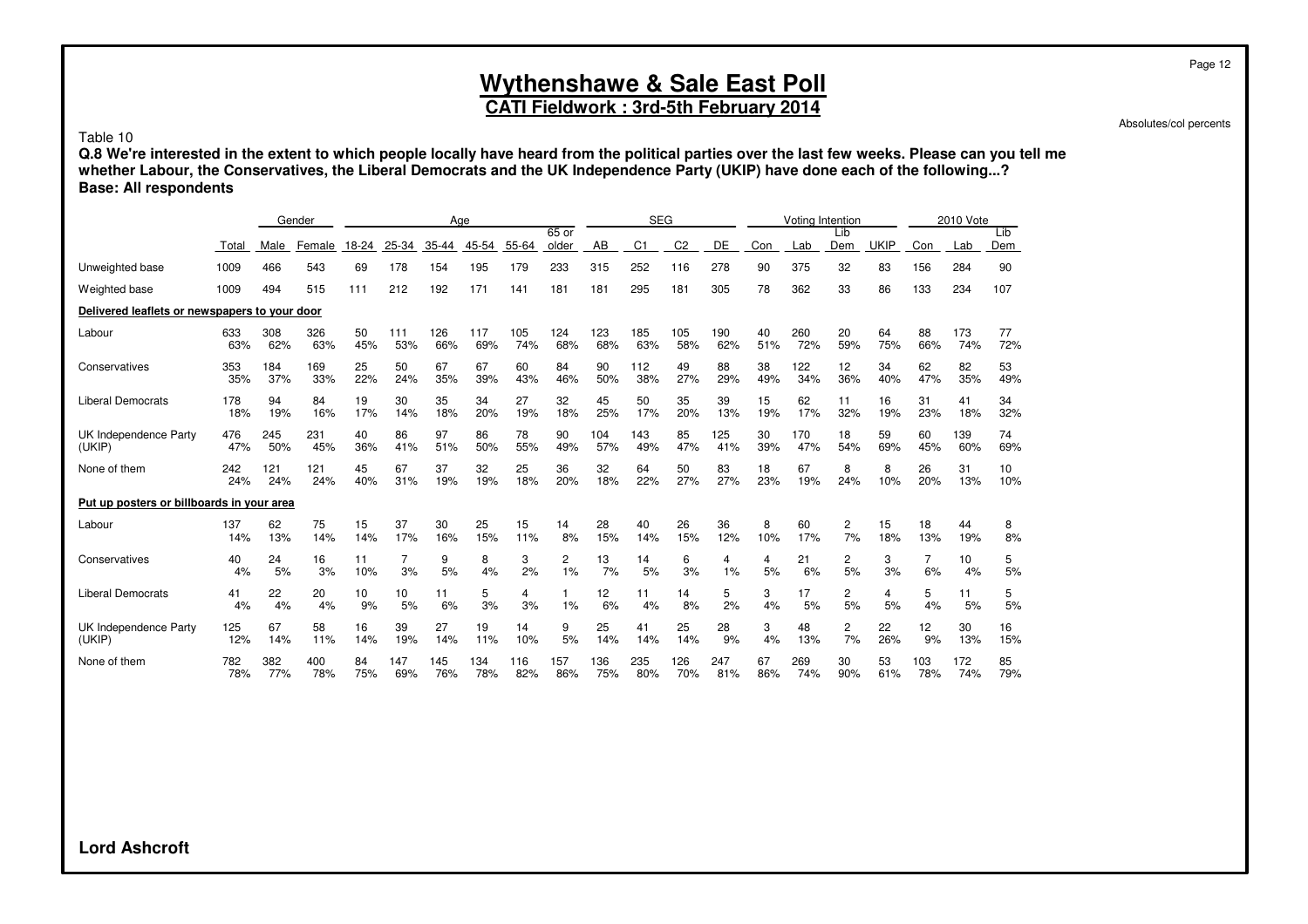### **CATI Fieldwork : 3rd-5th February 2014**

Absolutes/col percents

Table 10

**Q.8 We're interested in the extent to which people locally have heard from the political parties over the last few weeks. Please can you tell me whether Labour, the Conservatives, the Liberal Democrats and the UK Independence Party (UKIP) have done each of the following...? Base: All respondents**

|                                              |            |            | Gender     |           |            | Age        |            |            |                  |            | <b>SEG</b>     |                                                      |            |           | Voting Intention |            |                                                      |                      | 2010 Vote  |            |
|----------------------------------------------|------------|------------|------------|-----------|------------|------------|------------|------------|------------------|------------|----------------|------------------------------------------------------|------------|-----------|------------------|------------|------------------------------------------------------|----------------------|------------|------------|
|                                              | Total      | Male       | Female     | 18-24     | 25-34      | 35-44      | 45-54      | 55-64      | $65$ or<br>older | AB         | C <sub>1</sub> | C <sub>2</sub>                                       | <b>DE</b>  | Con       | Lab              | Lib<br>Dem | <b>UKIP</b>                                          | Con                  | Lab        | Lib<br>Dem |
| Weighted base                                | 1009       | 494        | 515        | 111       | 212        | 192        | 171        | 141        | 181              | 181        | 295            | 181                                                  | 305        | 78        | 362              | 33         | 86                                                   | 133                  | 234        | 107        |
| Knocked on your door                         |            |            |            |           |            |            |            |            |                  |            |                |                                                      |            |           |                  |            |                                                      |                      |            |            |
| Labour                                       | 192<br>19% | 89<br>18%  | 103<br>20% | 13<br>12% | 36<br>17%  | 33<br>17%  | 31<br>18%  | 34<br>24%  | 46<br>25%        | 32<br>18%  | 71<br>24%      | 27<br>15%                                            | 56<br>18%  | 8<br>10%  | 87<br>24%        | 4<br>12%   | 24<br>28%                                            | 18<br>14%            | 58<br>25%  | 17<br>16%  |
| Conservatives                                | 41<br>4%   | 20<br>4%   | 21<br>4%   | 2<br>2%   | 7<br>3%    | 6<br>3%    | 6<br>4%    | 9<br>6%    | 11<br>6%         | 11<br>6%   | 18<br>6%       | 3<br>2%                                              | 7<br>2%    | 4<br>6%   | 14<br>4%         |            | 7<br>8%                                              | 7<br>5%              | 14<br>6%   | 4<br>4%    |
| <b>Liberal Democrats</b>                     | 10<br>1%   | 4<br>1%    | 6<br>1%    | 1%        | 2<br>1%    | 2<br>1%    | $\star$    | 2<br>1%    | 2<br>1%          | 3<br>1%    | 3<br>1%        | $\overline{\phantom{a}}$<br>$\overline{\phantom{a}}$ | 3<br>1%    | 2%        | 2<br>1%          |            | 1%                                                   | 1%                   | 3<br>1%    | 1%         |
| UK Independence Party<br>(UKIP)              | 57<br>6%   | 34<br>7%   | 23<br>5%   | 2<br>2%   | 17<br>8%   | 11<br>6%   | 7<br>4%    | 10<br>7%   | 10<br>6%         | 15<br>9%   | 20<br>7%       | 9<br>5%                                              | 13<br>4%   |           | 21<br>6%         | 4<br>12%   | 13<br>16%                                            | 3<br>2%              | 19<br>8%   | 10<br>10%  |
| None of them                                 | 762<br>76% | 376<br>76% | 387<br>75% | 96<br>87% | 162<br>76% | 148<br>77% | 132<br>77% | 102<br>72% | 121<br>67%       | 132<br>73% | 203<br>69%     | 148<br>82%                                           | 238<br>78% | 68<br>87% | 261<br>72%       | 25<br>76%  | 49<br>57%                                            | 06<br>80%            | 162<br>69% | 82<br>76%  |
| Written a personally addressed letter to you |            |            |            |           |            |            |            |            |                  |            |                |                                                      |            |           |                  |            |                                                      |                      |            |            |
| Labour                                       | 223<br>22% | 103<br>21% | 121<br>23% | 15<br>14% | 36<br>17%  | 52<br>27%  | 36<br>21%  | 33<br>23%  | 52<br>29%        | 41<br>23%  | 74<br>25%      | 37<br>20%                                            | 59<br>19%  | 12<br>16% | 103<br>28%       | 20%        | 18<br>21%                                            | 39<br>29%            | 75<br>32%  | 27<br>25%  |
| Conservatives                                | 131<br>13% | 64<br>13%  | 67<br>13%  | 9<br>8%   | 23<br>11%  | 28<br>15%  | 20<br>12%  | 21<br>15%  | 29<br>16%        | 37<br>20%  | 42<br>14%      | 19<br>10%                                            | 30<br>10%  | 23<br>30% | 36<br>10%        | 3<br>9%    | 14<br>16%                                            | 38<br>29%            | 24<br>10%  | 24<br>22%  |
| <b>Liberal Democrats</b>                     | 35<br>3%   | 17<br>3%   | 18<br>3%   | 4<br>3%   | 5<br>2%    | 3%         | 6<br>4%    | 5%         | 6<br>3%          | 12<br>7%   | 9<br>3%        | 6<br>3%                                              | 8<br>3%    | 2<br>3%   | 17<br>5%         | 3<br>8%    | $\overline{\phantom{a}}$<br>$\overline{\phantom{a}}$ | $\overline{2}$<br>1% | 13<br>5%   | 6<br>5%    |
| UK Independence Party<br>(UKIP)              | 162<br>16% | 78<br>16%  | 84<br>16%  | 10<br>9%  | 31<br>15%  | 38<br>20%  | 24<br>14%  | 26<br>18%  | 33<br>18%        | 34<br>19%  | 45<br>15%      | 33<br>18%                                            | 44<br>14%  | 8<br>10%  | 59<br>16%        | 5<br>15%   | 27<br>32%                                            | 23<br>17%            | 42<br>18%  | 19<br>18%  |
| None of them                                 | 655<br>65% | 335<br>68% | 320<br>62% | 83<br>75% | 148<br>70% | 111<br>58% | 118<br>69% | 92<br>65%  | 101<br>56%       | 109<br>60% | 181<br>62%     | 121<br>67%                                           | 212<br>70% | 47<br>60% | 220<br>61%       | 21<br>62%  | 47<br>55%                                            | 69<br>52%            | 130<br>55% | 65<br>60%  |

**Lord Ashcroft**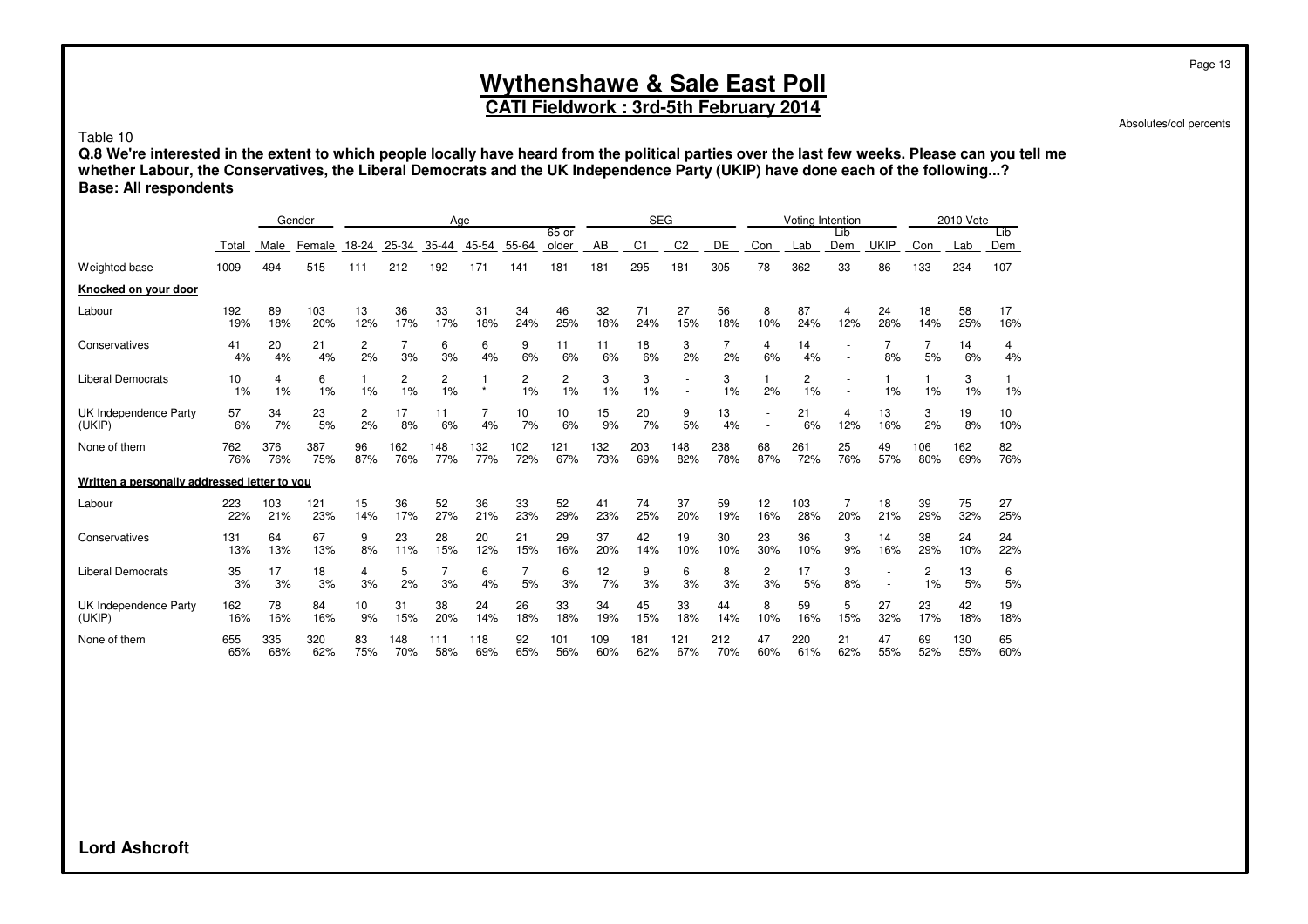### **CATI Fieldwork : 3rd-5th February 2014**

Absolutes/col percents

Table 10

**Q.8 We're interested in the extent to which people locally have heard from the political parties over the last few weeks. Please can you tell me whether Labour, the Conservatives, the Liberal Democrats and the UK Independence Party (UKIP) have done each of the following...? Base: All respondents**

|                                                   |            |            | Gender                                 |            |                         |            | Age        |            |                      |            | <b>SEG</b>     |                               |            |           | Voting Intention |            |             |            | 2010 Vote  |                      |
|---------------------------------------------------|------------|------------|----------------------------------------|------------|-------------------------|------------|------------|------------|----------------------|------------|----------------|-------------------------------|------------|-----------|------------------|------------|-------------|------------|------------|----------------------|
|                                                   | Total      | Male       | Female                                 | 18-24      | 25-34                   | 35-44      | 45-54      | 55-64      | 65 or<br>older       | AB         | C <sub>1</sub> | C <sub>2</sub>                | DE         | Con       | Lab              | Lib<br>Dem | <b>UKIP</b> | Con        | Lab        | Lib<br>Dem           |
| Weighted base                                     | 1009       | 494        | 515                                    | 111        | 212                     | 192        | 171        | 141        | 181                  | 181        | 295            | 181                           | 305        | 78        | 362              | 33         | 86          | 133        | 234        | 107                  |
| Set up stalls or handed out leaflets in your area |            |            |                                        |            |                         |            |            |            |                      |            |                |                               |            |           |                  |            |             |            |            |                      |
| Labour                                            | 219<br>22% | 108<br>22% | 111<br>22%                             | 17<br>15%  | 43<br>20%               | 45<br>24%  | 36<br>21%  | 39<br>28%  | 39<br>21%            | 39<br>22%  | 58<br>20%      | 37<br>21%                     | 76<br>25%  | 6<br>7%   | 93<br>26%        | 21%        | 18<br>21%   | 22<br>17%  | 60<br>26%  | 21<br>20%            |
| Conservatives                                     | 85<br>8%   | 44<br>9%   | 41<br>8%                               | 5<br>5%    | 12<br>6%                | 23<br>12%  | 13<br>7%   | 16<br>11%  | 17<br>10%            | 25<br>14%  | 24<br>8%       | 11<br>6%                      | 21<br>7%   | 8<br>11%  | 25<br>7%         | 4%         | 10<br>11%   | 15<br>11%  | 24<br>10%  | 8<br>8%              |
| <b>Liberal Democrats</b>                          | 62<br>6%   | 32<br>6%   | 30<br>6%                               | 8<br>7%    | $\overline{7}$<br>3%    | 18<br>9%   | 9<br>5%    | 13<br>9%   | 4%                   | 14<br>7%   | 17<br>6%       | 12<br>7%                      | 16<br>5%   | 2<br>3%   | 22<br>6%         | 2<br>5%    | 5<br>6%     | 5<br>4%    | 20<br>9%   | 6<br>6%              |
| UK Independence Party<br>(UKIP)                   | 239<br>24% | 124<br>25% | 115<br>22%                             | 23<br>21%  | 44<br>21%               | 58<br>30%  | 40<br>23%  | 36<br>25%  | 37<br>20%            | 42<br>23%  | 68<br>23%      | 45<br>25%                     | 69<br>23%  | 11<br>14% | 85<br>23%        | 6<br>19%   | 37<br>43%   | 28<br>21%  | 60<br>26%  | 40<br>37%            |
| None of them                                      | 642<br>64% | 312<br>63% | 331<br>64%                             | 77<br>70%  | 139<br>66%              | 105<br>55% | 110<br>64% | 89<br>63%  | 121<br>67%           | 115<br>64% | 199<br>67%     | 109<br>60%                    | 192<br>63% | 63<br>81% | 216<br>60%       | 24<br>71%  | 46<br>54%   | 90<br>68%  | 143<br>61% | 61<br>57%            |
| <b>Phoned you</b>                                 |            |            |                                        |            |                         |            |            |            |                      |            |                |                               |            |           |                  |            |             |            |            |                      |
| Labour                                            | 68<br>7%   | 29<br>6%   | 39<br>8%                               | 4<br>3%    | 6<br>3%                 | 8<br>4%    | 10<br>6%   | 10<br>7%   | 30<br>17%            | 11<br>6%   | 10<br>3%       | 11<br>6%                      | 32<br>11%  | 5<br>6%   | 36<br>10%        | 2<br>6%    | 1%          | 11<br>8%   | 22<br>9%   | 6<br>6%              |
| Conservatives                                     | 13<br>1%   | 4<br>1%    | 8<br>2%                                | 1%         | $\mathbf{1}$<br>1%      | 4<br>2%    | 2<br>1%    | 1%         | 4<br>2%              | 6<br>3%    | 3<br>1%        | 1<br>1%                       | $\star$    | 1%        | 7<br>2%          |            |             | 5<br>3%    | 2<br>1%    |                      |
| <b>Liberal Democrats</b>                          | 5<br>1%    | 3<br>1%    | $\overline{c}$<br>$\ddot{\phantom{0}}$ |            |                         | 3<br>1%    |            |            | 2<br>1%              | 1%         |                |                               | 2<br>1%    | ٠         | 3<br>1%          |            | 1%          |            | 4<br>2%    |                      |
| UK Independence Party<br>(UKIP)                   | 15<br>1%   | 10<br>2%   | 5<br>1%                                | 2<br>2%    | $\mathbf{1}$<br>$\star$ | 5<br>2%    | 2<br>1%    | 3<br>2%    | $\overline{c}$<br>1% | 3<br>2%    | 4<br>1%        | $\overline{\mathbf{c}}$<br>1% | 5<br>2%    |           | 6<br>2%          |            | 3<br>3%     |            | 7<br>3%    | $\overline{c}$<br>1% |
| None of them                                      | 919<br>91% | 453<br>92% | 466<br>91%                             | 104<br>94% | 205<br>97%              | 175<br>91% | 158<br>92% | 129<br>92% | 146<br>81%           | 164<br>91% | 278<br>94%     | 168<br>93%                    | 267<br>88% | 73<br>93% | 317<br>88%       | 31<br>94%  | 81<br>95%   | 119<br>90% | 203<br>87% | 99<br>93%            |

**Lord Ashcroft**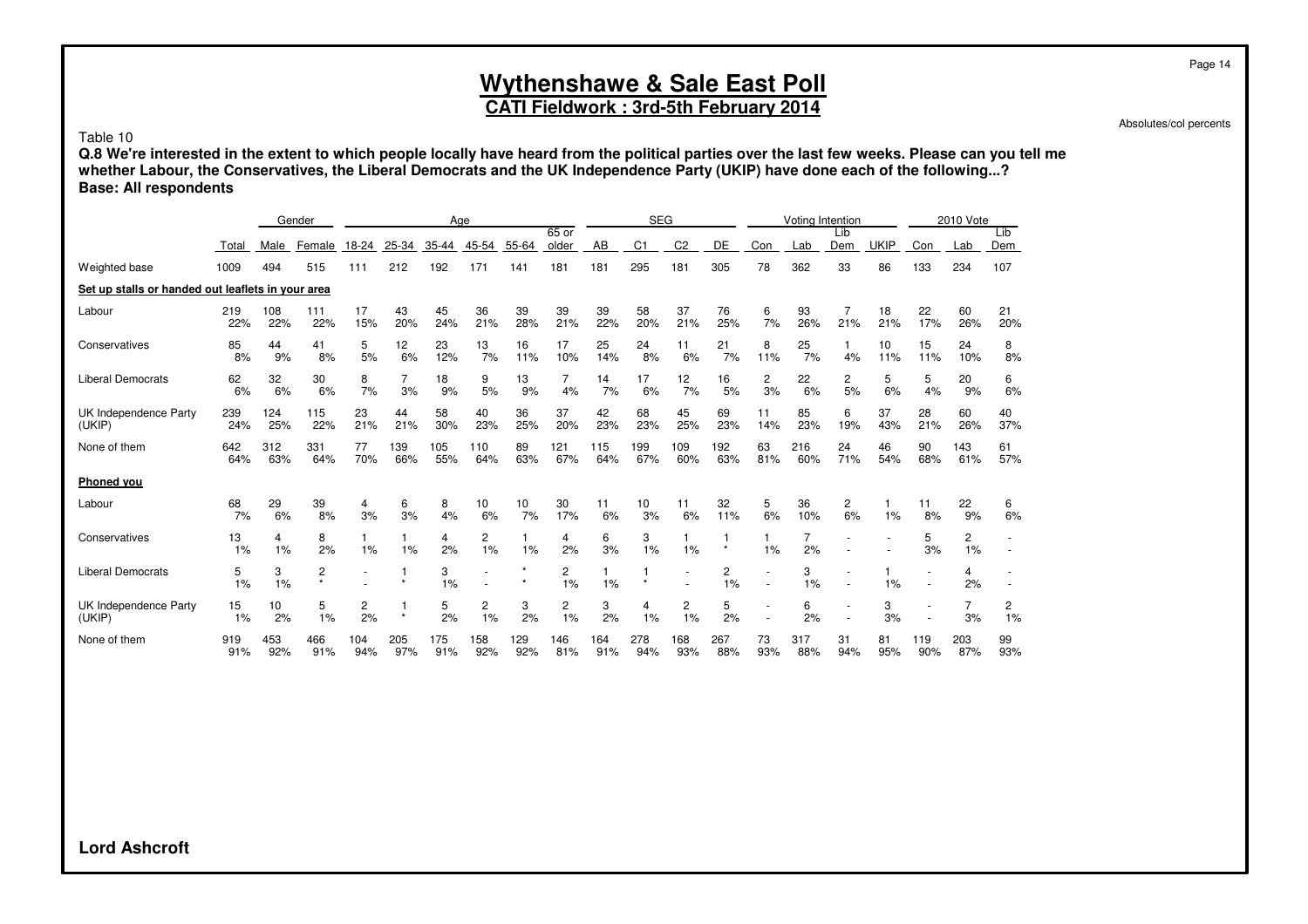## **CATI Fieldwork : 3rd-5th February 2014**

Absolutes/col percents

Page 15

Table 10

**Q.8 We're interested in the extent to which people locally have heard from the political parties over the last few weeks. Please can you tell me whether Labour, the Conservatives, the Liberal Democrats and the UK Independence Party (UKIP) have done each of the following...? Base: All respondents**

|                                 | Gender     |                |            | Age        |             |                                                      |            |            |                | <b>SEG</b> |            |                                    |            | Voting Intention                                     |            |                                                      |           | 2010 Vote  |            |            |
|---------------------------------|------------|----------------|------------|------------|-------------|------------------------------------------------------|------------|------------|----------------|------------|------------|------------------------------------|------------|------------------------------------------------------|------------|------------------------------------------------------|-----------|------------|------------|------------|
|                                 | Total      | Male           | Female     | 18-24      | 25-34       | 35-44                                                | 45-54      | 55-64      | 65 or<br>older | AB         | C1         | C <sub>2</sub>                     | DE         | Con                                                  | Lab        | Lib<br>Dem                                           | UKIP      | Con        | Lab        | Lib<br>Dem |
| Weighted base                   | 1009       | 494            | 515        | 111        | 212         | 192                                                  | 171        | 141        | 181            | 181        | 295        | 181                                | 305        | 78                                                   | 362        | 33                                                   | 86        | 133        | 234        | 107        |
| Sent you an email               |            |                |            |            |             |                                                      |            |            |                |            |            |                                    |            |                                                      |            |                                                      |           |            |            |            |
| Labour                          | 15<br>1%   | 6<br>$1\%$     | 9<br>2%    | 4<br>4%    | $\star$     | $\overline{\phantom{a}}$<br>$\overline{\phantom{a}}$ | 3<br>2%    | 4<br>3%    | 3<br>2%        | 4<br>2%    | 2<br>$1\%$ | $\overline{\phantom{0}}$<br>$\sim$ | 8<br>3%    | $\overline{\phantom{a}}$<br>$\overline{\phantom{a}}$ | 11<br>3%   | $\overline{\phantom{0}}$                             | 1%        | 1%         | 3%         | 2<br>1%    |
| Conservatives                   |            | $\overline{ }$ | $\ddot{}$  |            |             |                                                      | 1%         |            |                |            |            |                                    | 2<br>$1\%$ | ٠                                                    | 2<br>$1\%$ |                                                      |           |            |            |            |
| <b>Liberal Democrats</b>        | 4          | 3<br>1%        | $\star$    |            |             | 1%                                                   | $1\%$      |            |                |            |            | $\overline{\phantom{a}}$           | 2<br>$1\%$ | $\overline{\phantom{a}}$                             | 1%         |                                                      |           |            | 1%         |            |
| UK Independence Party<br>(UKIP) | 1%         | 3<br>1%        | 4<br>$1\%$ |            |             |                                                      | 4<br>2%    | $1\%$      | 1%             | $\star$    | 2<br>1%    | $\overline{\phantom{a}}$<br>$\sim$ | 4<br>1%    | $\overline{\phantom{a}}$                             | 3<br>1%    | $\overline{\phantom{a}}$<br>$\overline{\phantom{0}}$ | 3<br>3%   | 1%         | 2<br>1%    | 3<br>3%    |
| None of them                    | 988<br>98% | 485<br>98%     | 503<br>98% | 106<br>96% | 211<br>100% | 190<br>99%                                           | 166<br>97% | 137<br>97% | 177<br>97%     | 176<br>97% | 290<br>98% | 181<br>100%                        | 294<br>97% | 78<br>100%                                           | 349<br>96% | 33<br>100%                                           | 82<br>95% | 131<br>99% | 224<br>96% | 103<br>96% |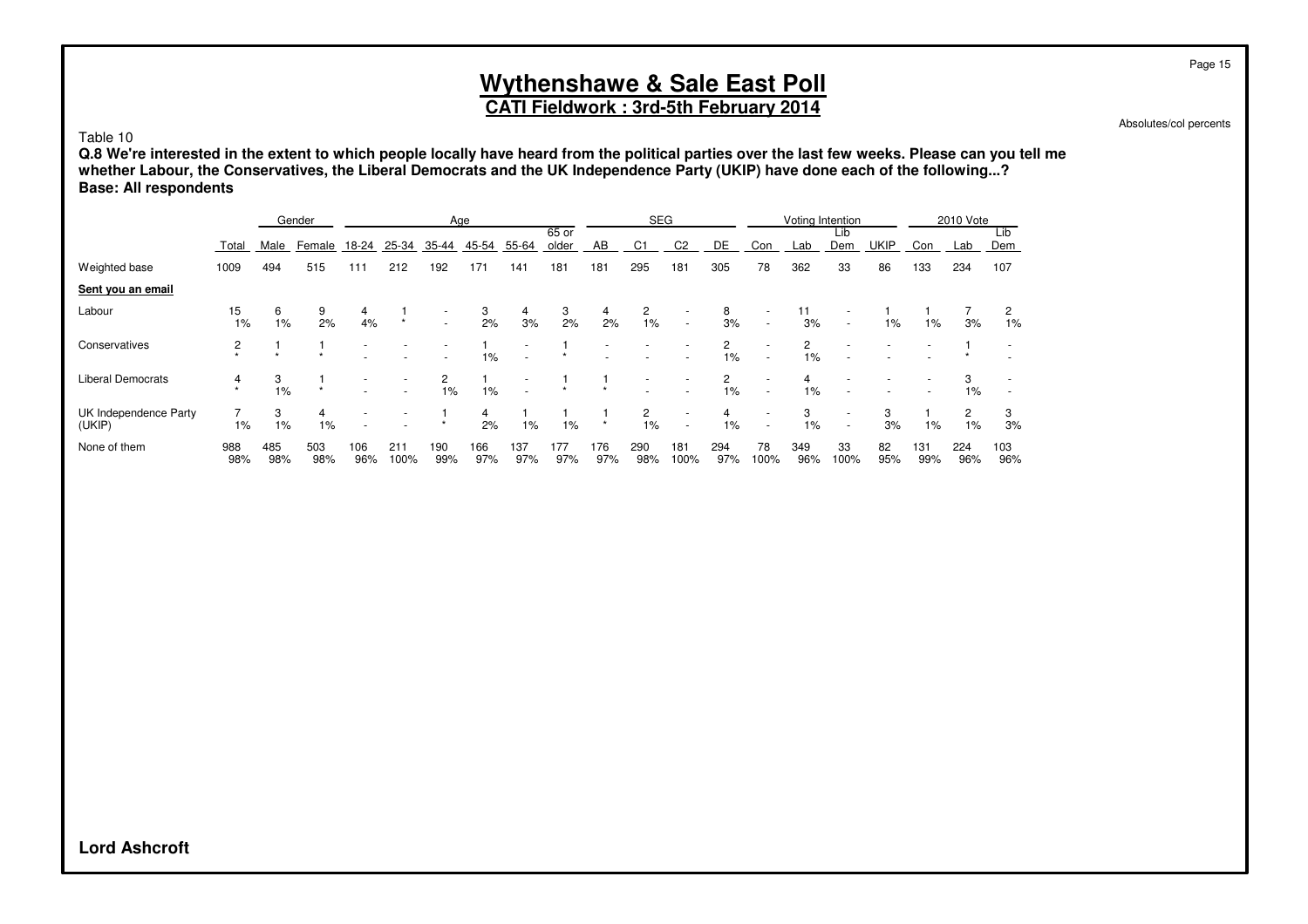**CATI Fieldwork : 3rd-5th February 2014**

Absolutes/col percents

Page 16

#### Table 11 **Gender Base: All respondents**

|                 | Unweighted base Weighted base |            |
|-----------------|-------------------------------|------------|
| Unweighted base | 1009                          | 1009       |
| Weighted base   | 1009                          | 1009       |
| Male            | 466<br>46%                    | 494<br>49% |
| Female          | 543<br>54%                    | 515<br>51% |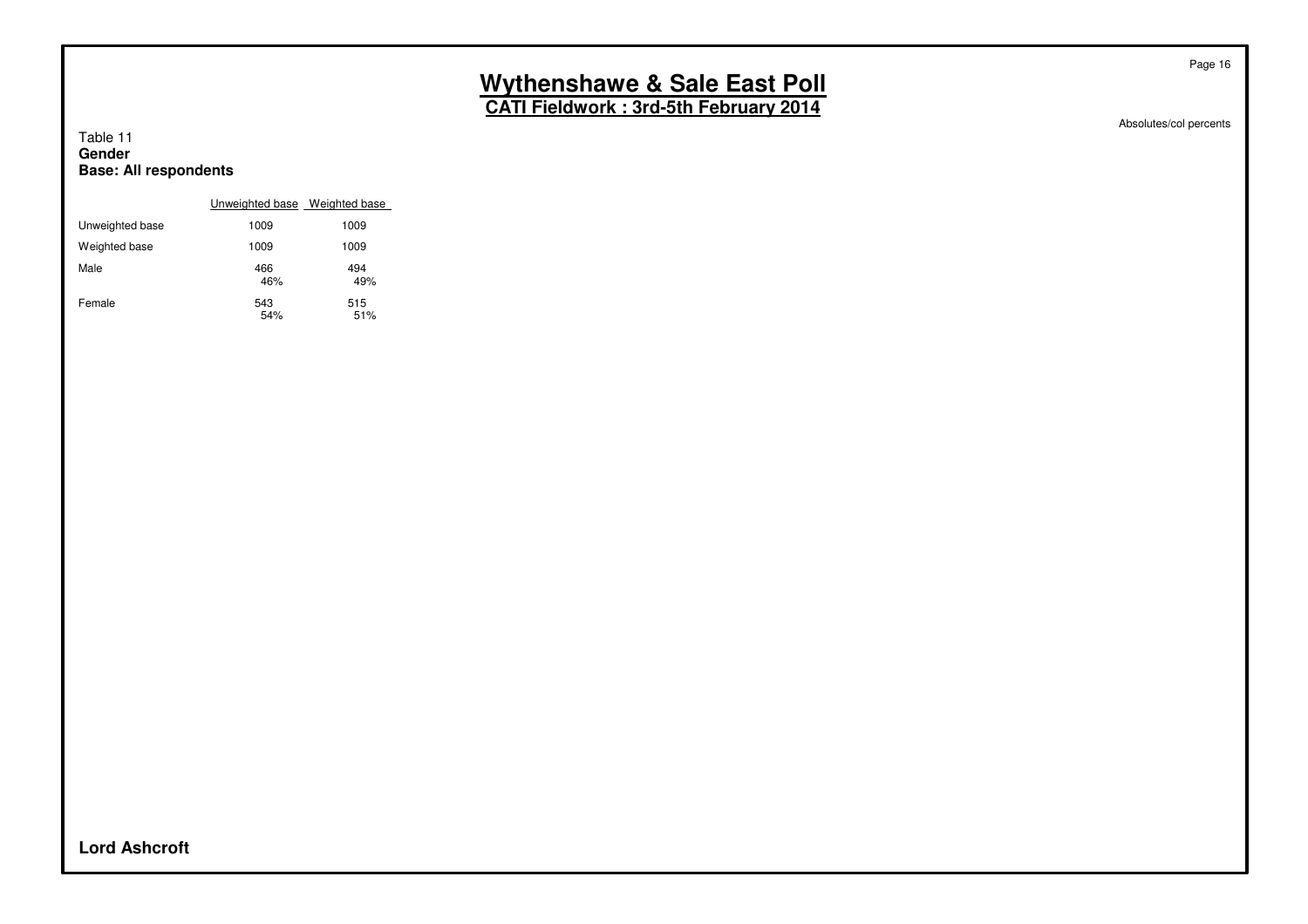**CATI Fieldwork : 3rd-5th February 2014**

Absolutes/col percents

Page 17

#### Table 12 **Age Base: All respondents**

|                 | Unweighted base Weighted base |            |
|-----------------|-------------------------------|------------|
| Unweighted base | 1009                          | 1009       |
| Weighted base   | 1009                          | 1009       |
| 18-24           | 69<br>7%                      | 111<br>11% |
| 25-34           | 178<br>18%                    | 212<br>21% |
| $35 - 44$       | 154<br>15%                    | 192<br>19% |
| 45-54           | 195<br>19%                    | 171<br>17% |
| 55-64           | 179<br>18%                    | 141<br>14% |
| 65 or older     | 233<br>23%                    | 181<br>18% |
| Refused         | 1<br>÷                        | 1<br>÷     |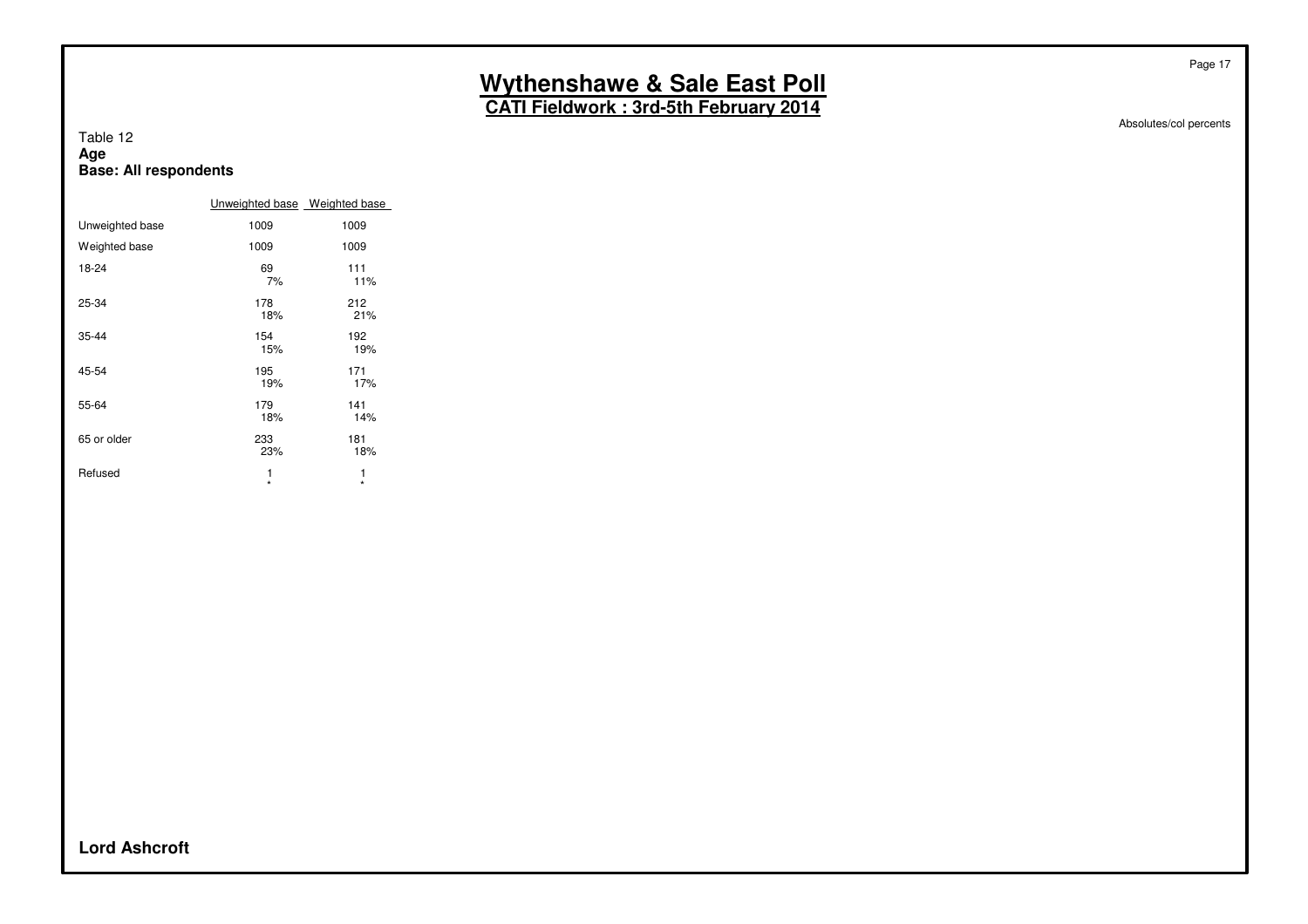**CATI Fieldwork : 3rd-5th February 2014**

Absolutes/col percents

Page 18

#### Table 13 **SEG Base: All respondents**

|                 | Unweighted base Weighted base |            |
|-----------------|-------------------------------|------------|
| Unweighted base | 1009                          | 1009       |
| Weighted base   | 1009                          | 1009       |
| A               | 88<br>9%                      | 49<br>5%   |
| В               | 227<br>22%                    | 132<br>13% |
| C <sub>1</sub>  | 252<br>25%                    | 295<br>29% |
| C <sub>2</sub>  | 116<br>11%                    | 181<br>18% |
| D               | 124<br>12%                    | 153<br>15% |
| Е               | 154<br>15%                    | 152<br>15% |
| Refused         | 48<br>5%                      | 48<br>5%   |